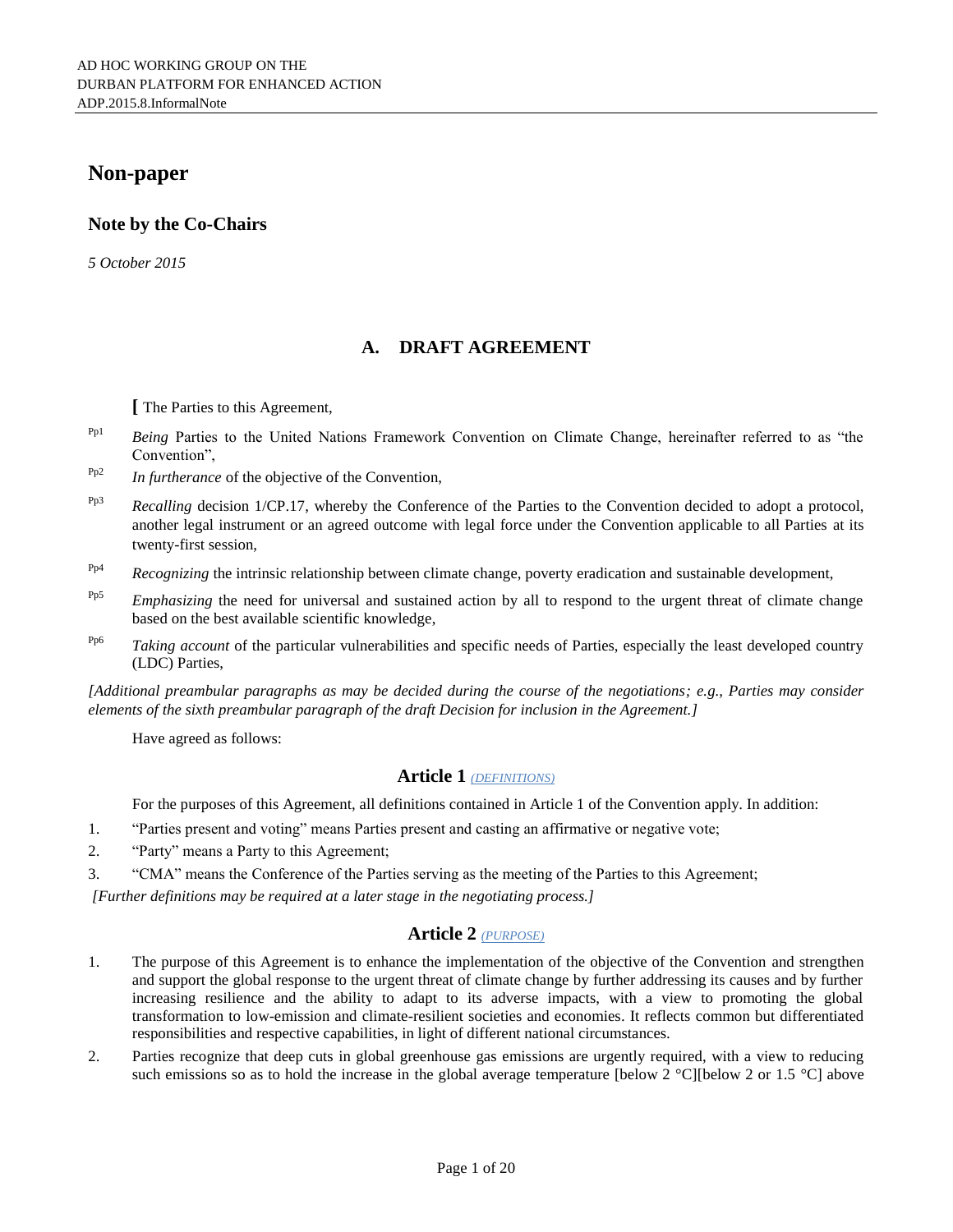pre-industrial levels, without prejudice to adjusting the global long-term temperature goal on the basis of the best available scientific knowledge.

## **Article 3** *(MITIGATION)*

- 1. Parties aim to reach by [X date] [a peaking of global greenhouse gas emissions][zero net greenhouse gas emissions][a[n] X per cent reduction in global greenhouse gas emissions][global low-carbon transformation][global low-emission transformation][carbon neutrality][climate neutrality].
- 2. Each Party [shall][should][other] regularly communicate a nationally determined mitigation [contribution][commitment][other] that it [shall][should][other] implement.
- 3. Each Party's nationally determined mitigation [contribution][commitment][other] [shall][should][other] reflect a progression beyond its previous efforts, noting that those Parties that have previously communicated economy-wide efforts should continue to do so in a manner that is progressively more ambitious and that all Parties should aim to do so over time. Each mitigation [contribution][commitment][other] [shall][should][other] reflect the Party's highest possible ambition, in light of its national circumstances, and:
	- (a) [Be quantified or quantifiable;]
	- (b) [Be unconditional, at least in part;]
	- (c) [Other].
- 4. Each Party, when communicating its nationally determined mitigation [contribution][commitment][other] [shall][should][other] provide the information necessary for clarity, transparency and understanding, in accordance with decision 1/CP.21 and any subsequent decisions by the CMA.
- 5. The rules and guidance related to accounting that are set forth in decision 1/CP.21, including with respect to land use, will apply along with any subsequent decisions by the CMA.
- 6. Successive nationally determined mitigation [contributions][commitments][other] will be communicated every five years, unless decided otherwise by the CMA.
- 7. The secretariat shall maintain in a public registry Parties' nationally determined mitigation [contributions][commitments][other].
- 8. Parties, including regional economic integration organizations and their member States, may jointly communicate and/or implement their nationally determined mitigation [contributions][commitments] [other]. Parties may also cooperate in the implementation of mitigation activities.
- 9. Parties acknowledge the importance of economic diversification and cooperation to reduce the adverse impacts of the implementation of response measures [, including through the institutional arrangements as defined in decision 1/CP.21].
- 10. The CMA shall facilitate the enhancement of the clarity, transparency and understanding of the nationally determined mitigation contributions communicated by Parties.
- 11. Parties are invited to formulate and communicate longer-term low-emission development strategies in accordance with the modalities to be decided by the CMA at its first session.
- 12. Developing country Parties are eligible for support in the implementation of this Article.
- 13. The implementation of the provisions of this Article should reflect national circumstances.

# **Article 4** *(ADAPTATION)*

- 1. Parties share the goal of increasing resilience and reducing vulnerability to climate change, recognizing that adaptation is a challenge faced by all, with local, national, regional and international dimensions, and that it is a key component of and contribution to the long-term global response to climate change to protect people, livelihoods and ecosystems.
- 2. Parties recognize that, the greater their mitigation efforts, the less adaptation will be needed.
- 3. Parties acknowledge that adaptation action should follow a country-driven, gender-sensitive, participatory and fully transparent approach, taking into consideration vulnerable groups, communities and ecosystems, and should be based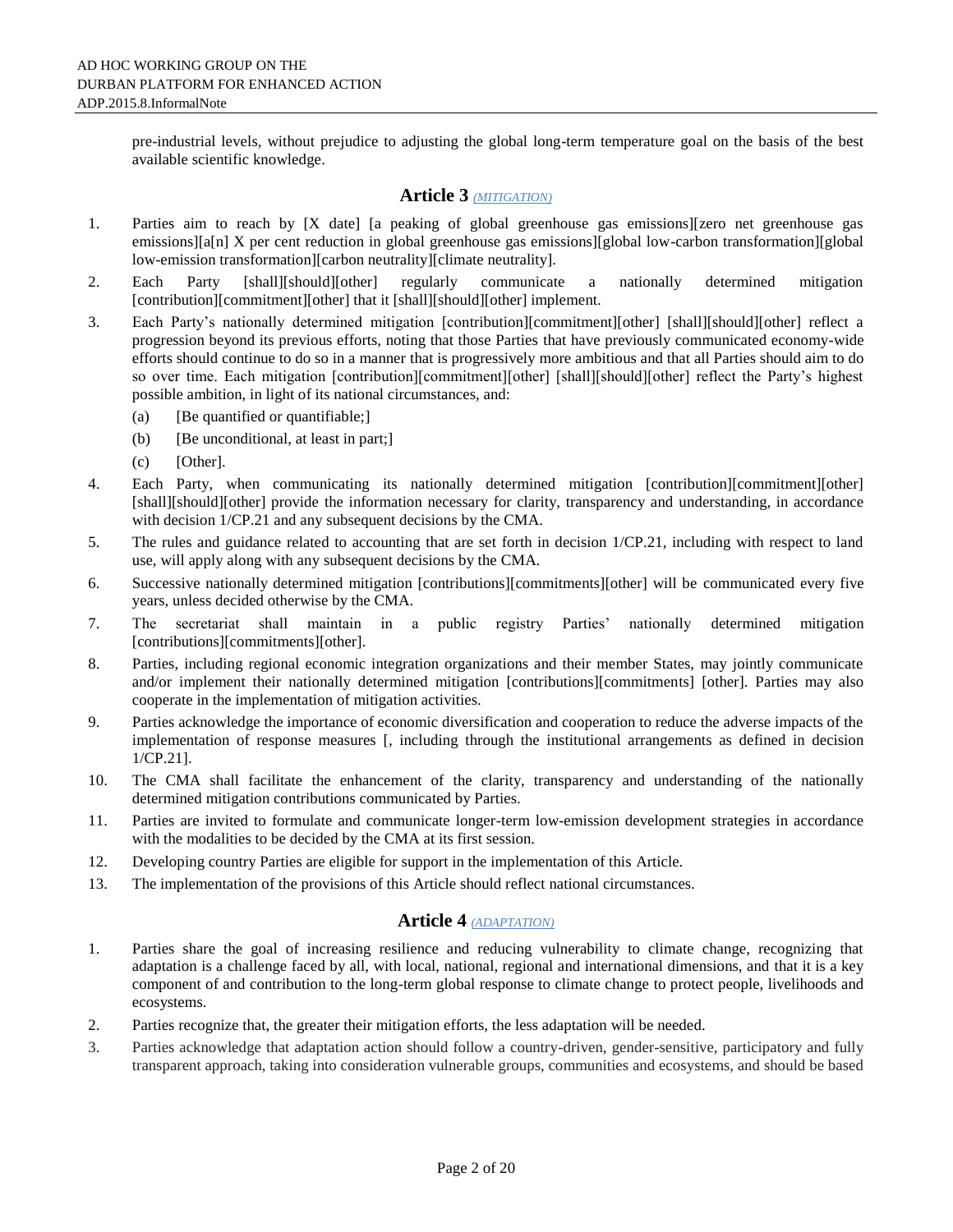on and guided by the best available science and, as appropriate, traditional and indigenous knowledge, with a view to integrating adaptation into relevant social, economic and environmental policies and actions, where appropriate.

- 4. Parties further recognize the importance of international cooperation and support for adaptation efforts and the importance of taking into account the needs of those developing countries that are particularly vulnerable, recognizing the particular vulnerabilities of LDCs and small island developing States (SIDS).
- 5. Parties [shall][should][other] enhance their cooperation, including with respect to:
	- (a) Sharing information, best practices, experiences and lessons learned;
	- (b) Strengthening institutional arrangements to support the synthesis of relevant information and knowledge as well as the provision of technical guidance and support;
	- (c) Early warning and emergency response preparedness.
- 6. Each Party [shall][should][other] engage in a national adaptation planning process and enhance its adaptation plans, policies and actions. Such plans, policies and actions will vary depending on each Party's national circumstances and priorities, and could include:
	- (a) Undertaking assessments of climate change impacts and vulnerability;
	- (b) Prioritizing action with respect to the people, places, ecosystems and sectors that are most vulnerable to climate impacts;
	- (c) Strengthening governance and enabling environments for adaptation;
	- (d) Monitoring, reporting, evaluating, and learning from, adaptation plans, policies, programmes and actions.
- 7. Each Party [shall][should][other] submit an adaptation communication that:
	- (a) May include its plans, priorities and/or needs;
	- (b) May be submitted independently or in conjunction with another communication;
	- (c) May be updated every [X] years in accordance with a decision of the CMA.
- 8. The adaptation communications referred to in paragraph 7 above shall be recorded in a registry made publicly available by the secretariat in accordance with modalities to be decided by the CMA at its first session.
- 9. Developing country Parties are eligible for support in the implementation of this Article.
- 10. There shall be a high-level session on adaptation every [X] years, the modalities of which are to be decided by the CMA at its first session.
- 11. The Adaptation Committee and the Least Developed Countries Expert Group shall serve this Agreement.

### **Article 5** *(LOSS AND DAMAGE)*

Parties acknowledge the importance of addressing loss and damage associated with climate change impacts and recognize the need for international cooperation and solidarity[, including through the institutional arrangements as defined in [this Agreement][decision 1/CP.21]].

## **Article 6** *(FINANCE)*

- 1. Over time, all finance flows should promote the transformation to low-emission and climate resilient societies and economies.
- 2. [Developed country Parties should take the lead and][Developed country Parties and Parties in a position to do so] [shall][should][other] provide support to assist developing country Parties with respect to both mitigation and adaptation.
- 3. [Developed country Parties][Developed country Parties and Parties in a position to do so] [shall][should][other] periodically communicate information on the projected levels of public climate finance.
- 4. The Parties recognize the desirability of a wide variety of sources, public and private, bilateral and multilateral, including alternative sources, noting the need for a diversity of sources and instruments to fit recipients' changing economic circumstances.
- 5. The mobilization of climate finance [shall][should][other] be scaled up [from USD 100 billion per year] from 2020.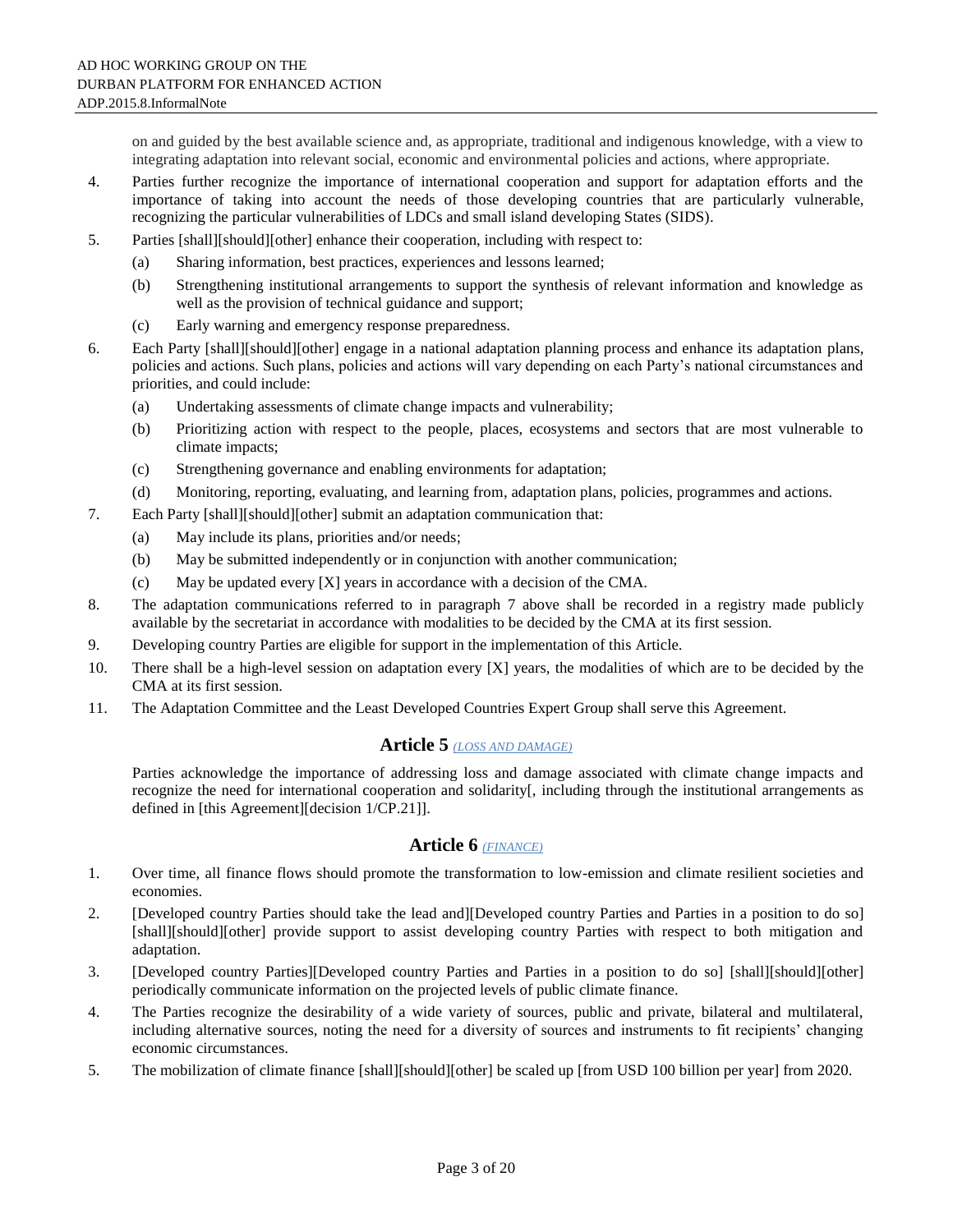- 6. Parties should strive to balance adaptation support relative to mitigation support, bearing in mind country-driven strategies, priorities and needs, including in relation to forests, technology transfer and capacity-building.
- 7. Parties should strive to improve the predictability of finance flows.
- 8. Parties should strive to improve domestic enabling environments to attract low-emission, climate-resilient investment, noting that cooperative action and support may enhance such efforts.
- 9. The Parties [shall][should][other] take appropriate steps to:
	- (a) Prioritize the provision of grant-based and concessional finance to the poorest, most vulnerable and/or those with the least ability to mobilize other resources, including for adaptation;
	- (b) Integrate climate considerations, including resilience, into international development assistance;
	- (c) Reduce international support for high-emission and maladaptive investments;
	- (d) Explore options for simplifying procedures for accessing support, in particular for the LDCs and SIDS.
- 10. The Financial Mechanism established by Article 11 of the Convention, including its operating entities shall serve as the financial mechanism of this Agreement. The CMA shall decide on the operating entities' policies, programme priorities, and eligibility criteria related to this Agreement.
- 11. The Standing Committee on Finance established under the Convention shall serve this Agreement. Its biennial assessment of climate finance flows shall utilize, inter alia, information drawn from relevant submissions from Parties.
- 12. A High-Level Segment on Climate Finance shall be held biennially, as part of the sessions of the CMA, to consider the biennial assessment of the Standing Committee on Finance and make recommendations, as appropriate, to the CMA.

## **Article 7** *(TECHNOLOGY DEVELOPMENT AND TRANSFER)*

- 1. All Parties, noting the importance of technology to support the implementation of mitigation and adaptation efforts under this Agreement and recognizing existing deployment and dissemination efforts, [shall][should][other] strengthen cooperative action to promote and enhance technology development and transfer, improve enabling environments for and address barriers to the dissemination and uptake of technology, and foster cooperative approaches to research and development.
- 2. The CMA shall, at its first session, consider and adopt a technology framework in accordance with the guidelines contained in decision 1/CP.21. Such a technology framework would be intended to provide direction and overarching guidance to the work of the existing institutions in the medium and long term and to strengthen them.
- 3. The Technology Mechanism, including the Technology Executive Committee and the Climate Technology Centre and Network, shall serve this Agreement.
- 4. Developing country Parties are eligible for support in the implementation of this Article.

### **Article 8** *(CAPACITY-BUILDING)*

- 1. Capacity-building under this Agreement should facilitate the ability of Parties, particularly developing countries, to identify, design and implement adaptation and mitigation actions; facilitate technology development and the absorption of technology and finance; and facilitate the transparent, timely and accurate communication of information.
- 2. Capacity-building should be guided by lessons learned on capacity-building under the Convention and should be an effective, iterative process that is participatory, country-driven and cross-cutting. Capacity-building should respond to national needs and foster country ownership, including at the national, subnational and local levels.
- 3. Parties [shall][should][other] scale up cooperation to enhance the capacity of Parties in need of support to implement this Agreement, including through regional, bilateral and multilateral approaches.
- 4. [**Option 1:** The capacity-building institutional arrangements established under the Convention shall serve this Agreement and shall be enhanced and their work intensified, as appropriate, within their respective mandates.]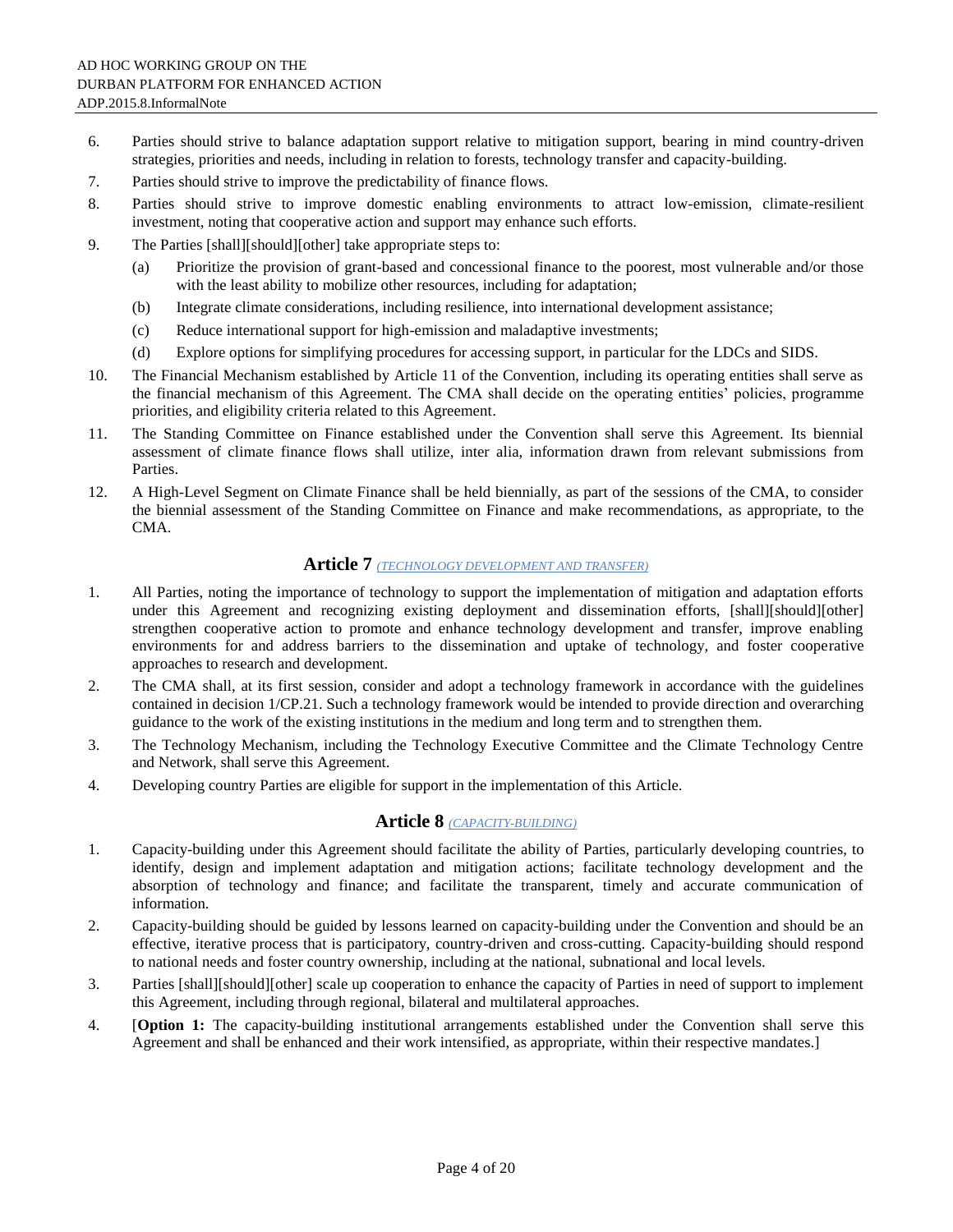[**Option 2:** An international capacity-building mechanism shall be established to serve this Agreement with the intention of enhancing the planning and implementation of mitigation and adaptation actions, including by improving coordination and coherence in the provision of capacity-building and by identifying gaps and needs.]

# **Article 9** *(TRANSPARENCY)*

- 1. Building on the Convention arrangements and with a view to promoting confidence and effective implementation, a [unified][robust] transparency system covering both action and support, applicable to all Parties in a flexible manner and taking into account their differing capacities, is hereby established.
- 2. The purpose of the system for transparency of action is to:
	- (a) Provide the clearest possible understanding of the emissions of individual Parties and of global aggregate emissions in the light of the global temperature goal;
	- (b) Ensure clarity and tracking of progress made in implementing and achieving individual Parties' respective nationally determined mitigation [contributions][commitments][other] under Article 3, as well as tracking progress in implementing adaptation actions under Article 4.
- 3. The purpose of the system for transparency of support is to:
	- (a) Enhance the tracking of support provided and received;
	- (b) Provide, to the extent possible, a full overview of support provided and received.
- 4. Each Party [shall][should][other] regularly provide complete and accurate information in relation to:
	- (a) Its national inventory of anthropogenic emissions by sources and removals by sinks of greenhouse gases, using comparable methodologies to be agreed on by the CMA;
	- (b) Progress made in implementing and achieving its nationally determined mitigation [contribution][commitment][other];
	- (c) Information on vulnerability to climate change impacts and actions taken to build resilience and reduce vulnerability;
	- (d) Support provided, efforts to improve domestic enabling environments, and support received, including the use, impact and estimated results thereof.
- 5. *[Further discussion is needed on: the relationship between the system and existing arrangements; the nature of flexibility, including whether there should be a "transition" period; the potential role of 'nationally determined'; and the potential role of technical expert review/facilitative examination.]*
- 6. The CMA shall at its first session, building on lessons learned and elaborating on the provisions above, adopt modalities, procedures and guidelines, as appropriate, for promoting environmental integrity. It shall take into account, inter alia:
	- (a) The need for flexibility in the light of capability;
	- (b) The importance of facilitating improved reporting and transparency over time;
	- (c) The need to avoid undue burden and duplication;
	- (d) The facilitative, non-intrusive nature of review.
- 7. The CMA shall cooperate with the Conference of the Parties to avoid overlap and duplication.
- 8. Developing country Parties shall be eligible for support to assist in the implementation of this Article.
- 9. The CMA shall periodically review its decisions and update them, as appropriate.

# **Article 10** *(GLOBAL STOCKTAKE)*

- 1. The CMA shall take stock of the implementation of this Agreement to assess aggregate progress towards achieving the objective of the Convention in a comprehensive and facilitative manner. The stocktaking shall consider the aggregate effect of the efforts by Parties, as well as assessments of the best available science, with a view to enhancing the implementation of the Agreement.
- 2. The CMA shall undertake its first stocktaking in [2023][2024] on the basis of the modalities to be adopted by the CMA at its first session, and shall conduct stocktakings thereafter at regular intervals to be decided by the CMA.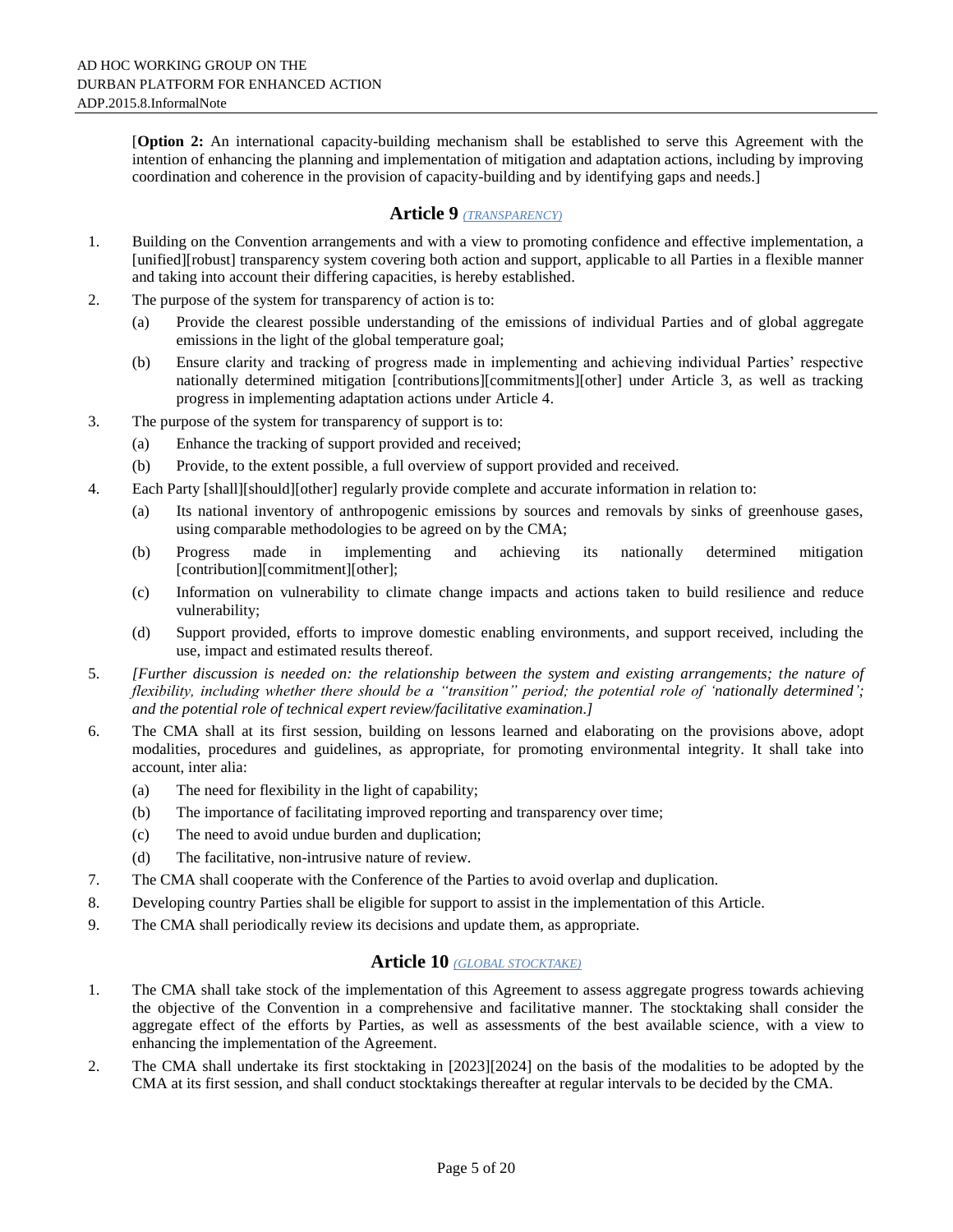### **Article 11** *(FACILITATING IMPLEMENTATION AND COMPLIANCE)*

- 1. A [process][mechanism] is hereby established to facilitate implementation of [and promote compliance with] the provisions of this Agreement. The [process][mechanism] shall be facilitative, non-punitive, non-adversarial and nonjudicial.
- 2. The [process][mechanism] shall be under the authority of the CMA. The [body referred to in paragraph 3 of this Article] shall consider matters relating to the implementation of [and compliance with] the provisions of this Agreement and shall report annually to the CMA.
- 3. Pursuant to this Article [and decision 1/.CP.21], the CMA shall, at its first session, adopt additional modalities and procedures for the [process][mechanism] referred to in paragraph 1 of this Article. Those modalities and procedures shall, inter alia, define the functions of the [process][mechanism], [establish the body that will carry out those functions,] and set out the measures to facilitate implementation [and promote compliance].

# **Article 12** *(CMA)*

- 1. The Conference of the Parties, the supreme body of the Convention, shall serve as the meeting of the Parties to this Agreement.
- 2. Parties to the Convention that are not Parties to this Agreement may participate as observers in the proceedings of any session of the Conference of the Parties serving as the meeting of the Parties to this Agreement. When the Conference of the Parties serves as the meeting of the Parties to this Agreement, decisions under this Agreement shall be taken only by those that are Parties to this Agreement.
- 3. When the Conference of the Parties serves as the meeting of the Parties to this Agreement, any member of the Bureau of the Conference of the Parties representing a Party to the Convention but, at that time, not a Party to this Agreement, shall be replaced by an additional member to be elected by and from among Parties to this Agreement.
- 4. The CMA shall keep under regular review the implementation of this Agreement and shall make within its mandate the decisions necessary to promote its effective implementation. It shall perform the functions assigned to it by this Agreement and shall:
	- (a) Establish such subsidiary bodies as deemed necessary for the implementation of this Agreement;
	- (b) Adopt its own rules of procedure at its first session;
	- (c) Exercise such other functions as may be required for the implementation of this Agreement.
- 5. The financial procedures applied under the Convention shall be applied mutatis mutandis under this Agreement, except as may be otherwise decided by consensus by the CMA.
- 6. The first session of the CMA shall be convened by the secretariat in conjunction with the first session of the Conference of the Parties that is scheduled after the date of entry into force of this Agreement. Subsequent ordinary sessions of the CMA shall be held in conjunction with ordinary sessions of the COP, unless otherwise decided by the CMA.
- 7. Extraordinary sessions of the CMA shall be held at such other times as may be deemed necessary by the CMA or at the written request of any Party, provided that, within six months of the request being communicated to the Parties by the secretariat, it is supported by at least one third of the Parties.
- 8. The United Nations, its specialized agencies and the International Atomic Energy Agency, as well as any State member thereof or observers thereto not party to the Convention, may be represented at sessions of the CMA as observers. Any body or agency, whether national or international, governmental or non-governmental, which is qualified in matters covered by this Agreement and which has informed the secretariat of its wish to be represented at a session of the CMA as an observer, may be so admitted unless at least one third of the Parties present object. The admission and participation of observers shall be subject to the rules of procedure referred to in paragraph 4(b) of this Article.

## **Article 13** *(SECRETARIAT)*

1. The secretariat established by Article 8 of the Convention shall serve as the secretariat of this Agreement.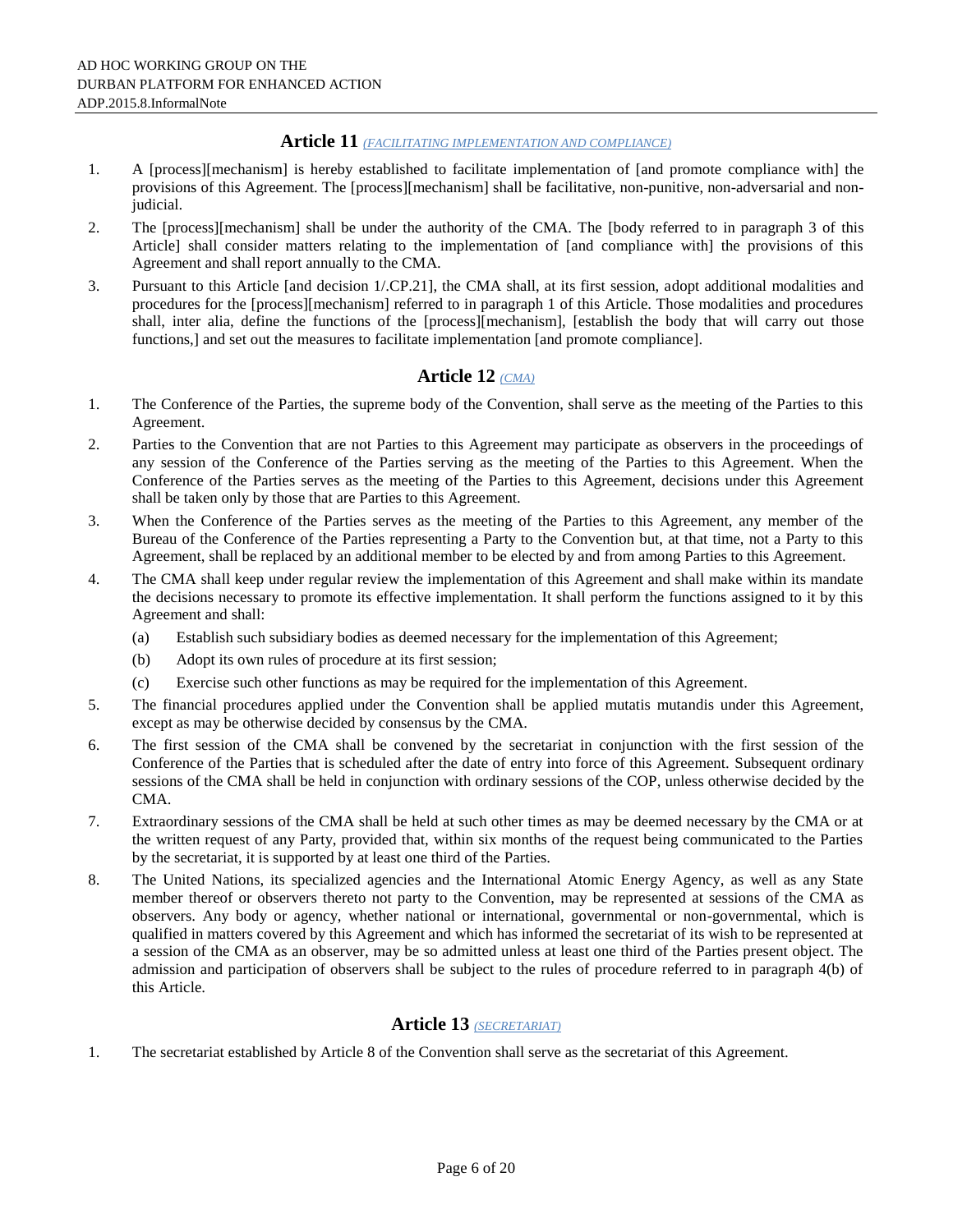2. Article 8, paragraph 2, of the Convention on the functions of the secretariat, and Article 8, paragraph 3, of the Convention on arrangements made for the functioning of the secretariat shall apply mutatis mutandis to this Agreement. The secretariat shall, in addition, exercise the functions assigned to it under this Agreement and by the CMA.

# **Article 14** *(SBSTA AND SBI)*

- 1. The Subsidiary Body for Scientific and Technological Advice and the Subsidiary Body for Implementation (SBI) established by Articles 9 and 10 of the Convention shall serve, respectively, as the Subsidiary Body for Scientific and Technological Advice and the Subsidiary Body for Implementation of this Agreement. The provisions of the Convention relating to the functioning of these two bodies shall apply mutatis mutandis to this Agreement. Sessions of the meetings of the Subsidiary Body for Scientific and Technological Advice and the Subsidiary Body for Implementation of this Agreement shall be held in conjunction with the meetings of, respectively, the Subsidiary Body for Scientific and Technological Advice and the Subsidiary Body for Implementation of the Convention.
- 2. Parties to the Convention that are not Parties to this Agreement may participate as observers in the proceedings of any session of the subsidiary bodies. When the subsidiary bodies serve as the subsidiary bodies of this Agreement, decisions under this Agreement shall be taken only by those that are Parties to this Agreement.
- 3. When the subsidiary bodies established by Articles 9 and 10 of the Convention exercise their functions with regard to matters concerning this Agreement, any member of the bureaux of those subsidiary bodies representing a Party to the Convention but, at that time, not a Party to this Agreement, shall be replaced by an additional member to be elected by and from among the Parties to this Agreement.

### **Article 15** *(BODIES AND INSTITUTIONAL ARRANGEMENTS TO SERVE AGREEMENT)*

- 1. Subsidiary bodies or other institutional arrangements established by or under the Convention, in addition to those subsidiary bodies and institutional arrangements explicitly referred to in this Agreement, may serve this Agreement upon a decision of the CMA. Such decision shall specify the functions to be exercised by such bodies or arrangements.
- 2. The CMA may provide further guidance to those subsidiary bodies and institutional arrangements.

## **Article 16** *(SIGNATURE AND INSTRUMENTS OF RATIFICATION, ACCEPTANCE, APPROVAL OR ACCESSSION)*

- 1. This Agreement shall be open for signature and subject to ratification, acceptance or approval by States and regional economic integration organizations that are Parties to the Convention. It shall be open for signature at the United Nations Headquarters in New York, the United States of America, from [21 March 2016] to [20 March 2017]. Thereafter, the Agreement shall be open for accession from the day following the date on which it is closed for signature. Instruments of ratification, acceptance, approval or accession shall be deposited with the Depositary;
- 2. Any regional economic integration organization that becomes a Party to this Agreement without any of its member States being a Party shall be bound by all the obligations under this Agreement. In the case of regional economic integration organizations with one or more member States that are Parties to this Agreement, the organization and its member States shall decide on their respective responsibilities for the performance of their obligations under this Agreement. In such cases, the organization and the member States shall not be entitled to exercise rights under this Agreement concurrently.
- 3. In their instruments of ratification, acceptance, approval or accession, regional economic integration organizations shall declare the extent of their competence with respect to the matters governed by this Agreement. These organizations shall also inform the Depositary, who shall in turn inform the Parties, of any substantial modification in the extent of their competence.

### **Article 17** *(FURTHER REQUIREMENTS AND DECISION-MAKING RIGHTS)*

*[Further discussion needed on whether there should be preconditions to join the Agreement and to exercise decisionmaking rights.]*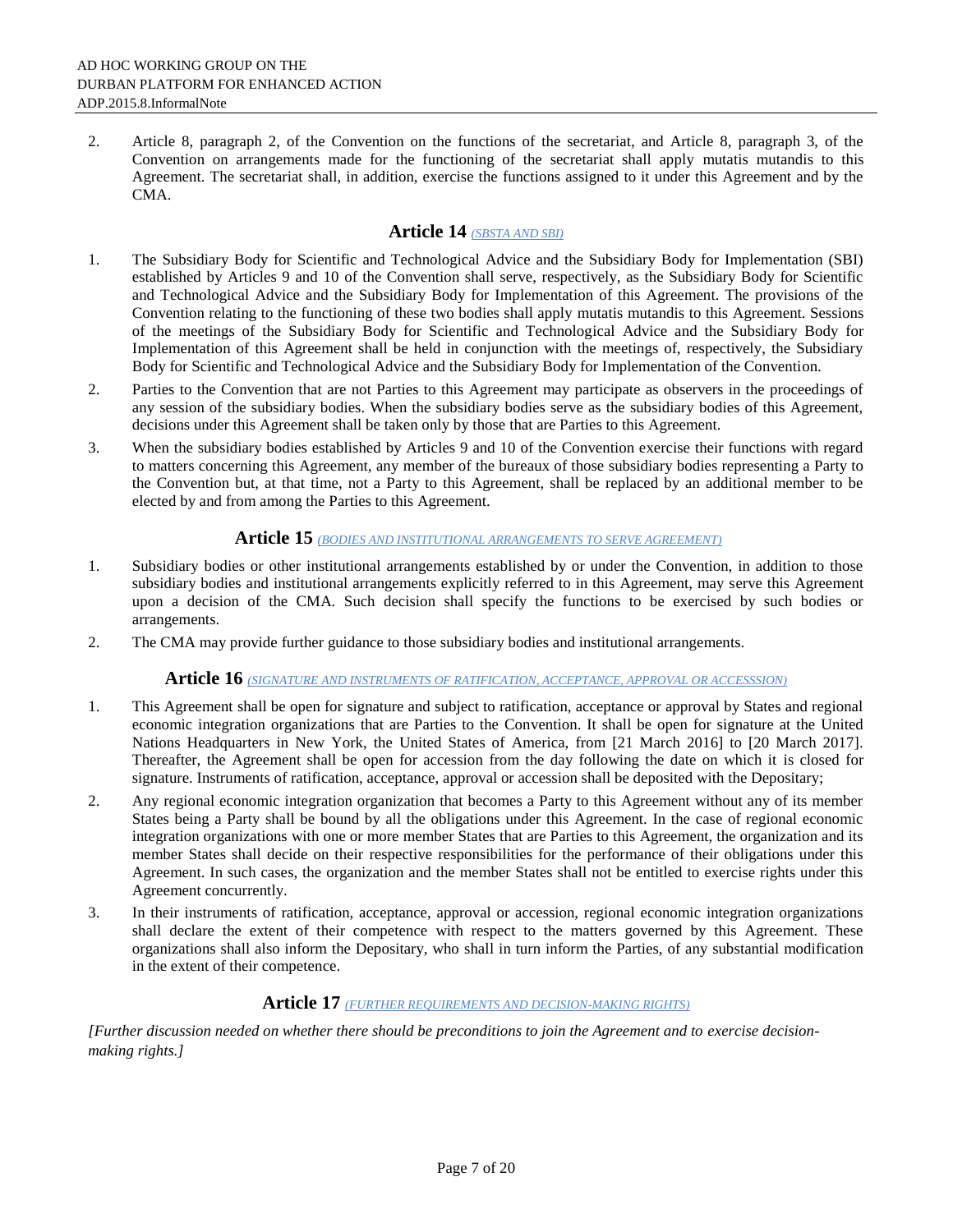### **Article 18** *(ENTRY INTO FORCE)*

- 1. This Agreement shall enter into force on the thirtieth day after the date on which at least [X] number of Parties to the Convention have deposited their instruments of ratification, acceptance, approval or accession[.][, with such Parties to the Convention accounting for X per cent of total global greenhouse gas emissions in [1990][2000][2010].]
- 2. [For the purposes of paragraph 1 of this Article, "total global greenhouse gas emissions" means the total global greenhouse gas emissions as estimated by the Intergovernmental Panel on Climate Change in its Fifth Assessment Report.]
- 3. For each State or regional economic integration organization that ratifies, accepts or approves this Agreement or accedes thereto after its entry into force in accordance with paragraph 1 of this Article, this Agreement shall enter into force on the thirtieth day after the date of deposit by such State or regional economic integration organization of its instrument of ratification, acceptance, approval or accession.
- 4. For the purposes of paragraph 1 of this Article, any instrument deposited by a regional economic integration organization shall not be counted as additional to those deposited by its member States.

### **Article 19** *(AMENDMENTS)*

The provisions of Article 15 of the Convention on the adoption of amendments to the Convention shall apply mutatis mutandis to this Agreement.

### **Article 20** *(ANNEXES)*

- 1. Annexes to this Agreement shall form an integral part thereof and, unless otherwise expressly provided for, a reference to this Agreement constitutes at the same time a reference to any annexes thereto. Such annexes shall be restricted to lists, forms and any other material of a descriptive nature that is of a scientific, technical, procedural or administrative character.
- 2. The provisions of Article 16 of the Convention on the adoption and amendment of annexes to the Convention shall apply mutatis mutandis to this Agreement.

## **Article 21** *(SETTLEMENT OF DISPUTES)*

The provisions of Article 14 of the Convention on settlement of disputes shall apply mutatis mutandis to this Agreement.

# **Article 22** *(VOTING)*

- 1. Each Party shall have one vote, except as provided in paragraph 2 of this Article.
- 2. Regional economic integration organizations, in matters within their competence, shall exercise their right to vote with a number of votes equal to the number of their member States that are Parties to this Agreement. Such an organization shall not exercise its right to vote if any of its member States exercises its right, and vice versa.

### **Article 23** *(DEPOSITARY)*

The Secretary-General of the United Nations shall be the Depositary of this Agreement.

# **Article 24** *(RESERVATIONS)*

No reservations may be made to this Agreement.

## **Article 25** *(WITHDRAWAL)*

- 1. At any time after three years from the date on which this Agreement has entered into force for a Party, that Party may withdraw from this Agreement by giving written notification to the Depositary.
- 2. Any such withdrawal shall take effect upon expiry of one year from the date of receipt by the Depositary of the notification of withdrawal, or on such later date as may be specified in the notification of withdrawal.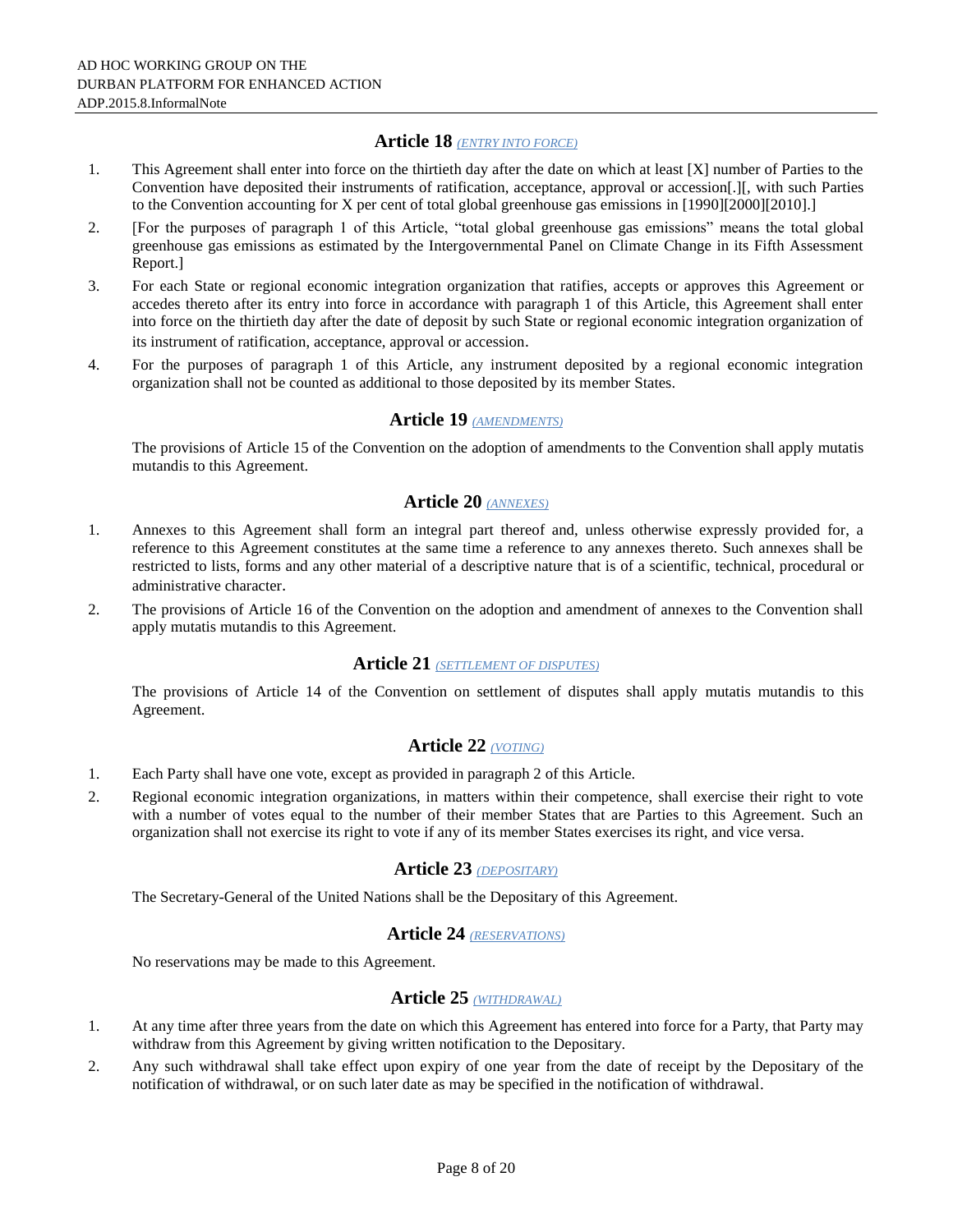### 3. Any Party that withdraws from the Convention shall be considered as also having withdrawn from this Agreement.

## **Article 26** *(LANGUAGES)*

The original of this Agreement, of which the Arabic, Chinese, English, French, Russian and Spanish texts are equally authentic, shall be deposited with the Secretary-General of the United Nations. **]**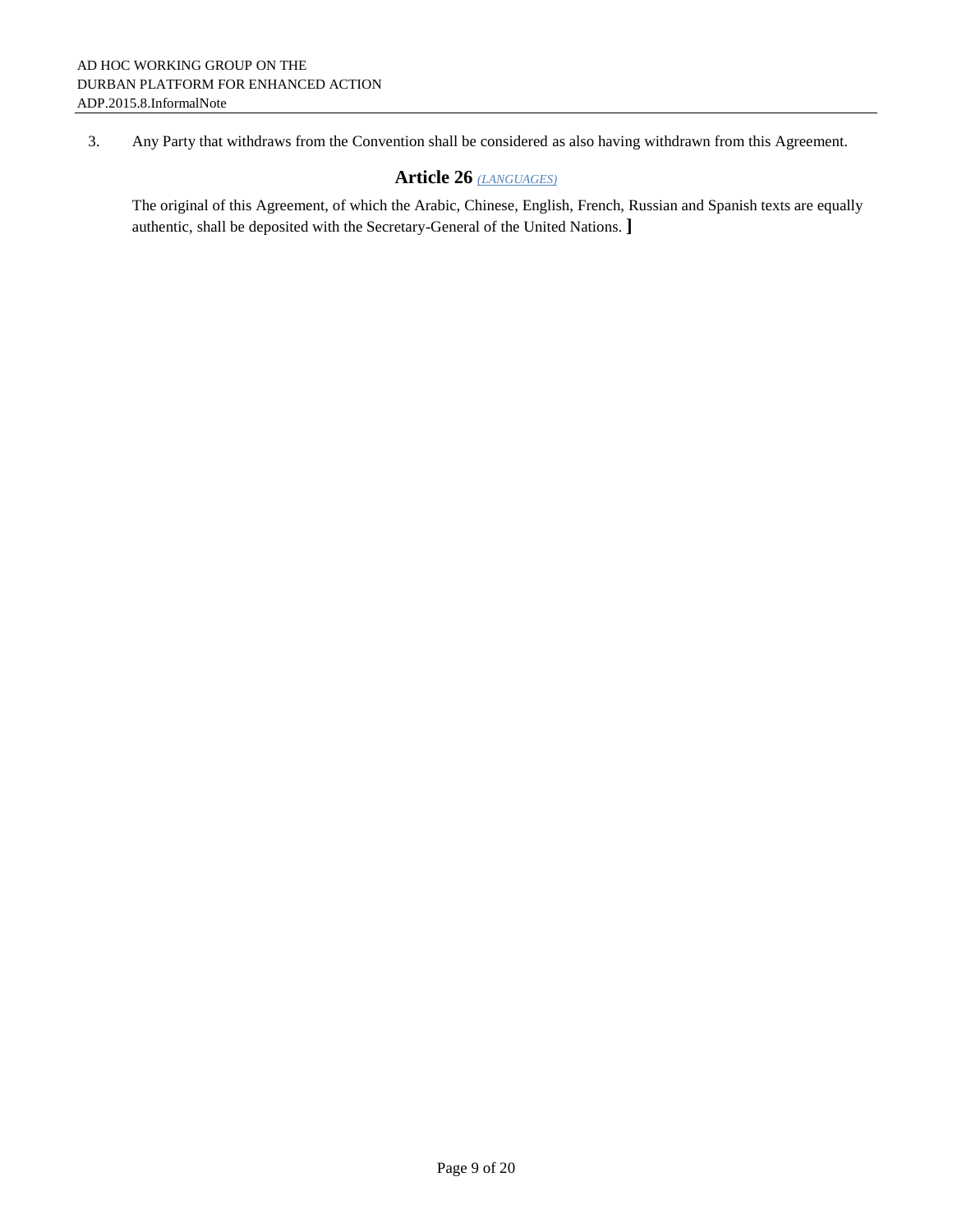## **B. DRAFT DECISION**

**[** *The Conference of the Parties,*

- Pp1 *Recalling* decision 1/CP.17 on the establishment of the Ad Hoc Working Group on the Durban Platform for Enhanced Action,
- Pp2 *Also recalling* decisions 2/CP.18, 1/CP.19, and 1/CP.20,
- Pp3 *Welcoming* the outcome of the "Transforming our world: the 2030 Agenda for Sustainable Development," in particular its goal 13,
- Pp4 *Also welcoming* the outcome of the Addis Ababa Action Agenda of the Third International Conference on Financing for Development,
- <sup>Pp5</sup> *Recognizing* the important role that subnational and local authorities play in addressing climate change;
- <sup>Pp6</sup> *Emphasizing* the importance of respecting and taking into account human rights, gender equality, the rights of indigenous peoples, intergenerational concerns, and the needs of particularly vulnerable groups, including women, children and persons with disabilities, when taking action to address climate change, as well as of aligning actions with the goal of promoting food security, restoration of degraded lands, national health policies, participation in environmental decision-making by civil society and individuals, and a just transition of the workforce and creation of decent work and quality jobs in accordance with nationally defined development priorities and strategies;

*[Additional preambular paragraphs as may be decided during the course of the negotiations, e.g., a reference to Mother Earth.]*

### **I. ADOPTION OF THE [PARIS AGREEMENT]**

- 1. *Decides* to adopt the Agreement under the United Nations Framework Convention on Climate Change (UNFCCC), (hereinafter referred to as the Agreement) as contained in the annex to this decision;
- 2. *Requests* the Secretary-General of the United Nations to be the Depositary of the Agreement and to open it for signature in New York, United States of America, from [21 March 2016] to [20 March 2017];
- 3. *Invites* the Secretary-General to convene a high -level signature ceremony for the Agreement in early 2016;
- 4. *Also invites* all Parties to the Convention to sign the Agreement at the ceremony to be convened by the Secretary-General or at their earliest opportunity, and to deposit their respective instruments of ratification, acceptance or approval, or instruments of accession where appropriate, as soon as possible;
- 5. *Recognizes* that Parties to the Convention may provisionally apply the Agreement pending its entry into force, and *requests* Parties to provide notification of any such provisional application to the Depositary;
- 6. *Notes* that in accordance with decision 1/CP.17, paragraph 4, the work of the Ad Hoc Working Group on the Durban Platform for Enhanced Action has been completed and decides that it is therefore terminated;
- 7. *Decides* to establish an Intergovernmental Preparatory Committee (IPC) to prepare for the entry into force of the Agreement and the convening of the first session of the Conference of the Parties serving as the meeting of the Parties to this Agreement (CMA);
- 8. *Requests* the IPC to oversee the implementation of the work programme resulting from the relevant requests in sections III and IV of this decision and authorizes the IPC to guide the work of the Subsidiary Body for Scientific and Technological Advice (SBSTA), the Subsidiary Body for Implementation (SBI) and other Convention bodies in relation to the work programme, where appropriate, and in accordance with their respective mandates;
- 9. *Also requests* the IPC to report regularly to the COP on the progress of its work;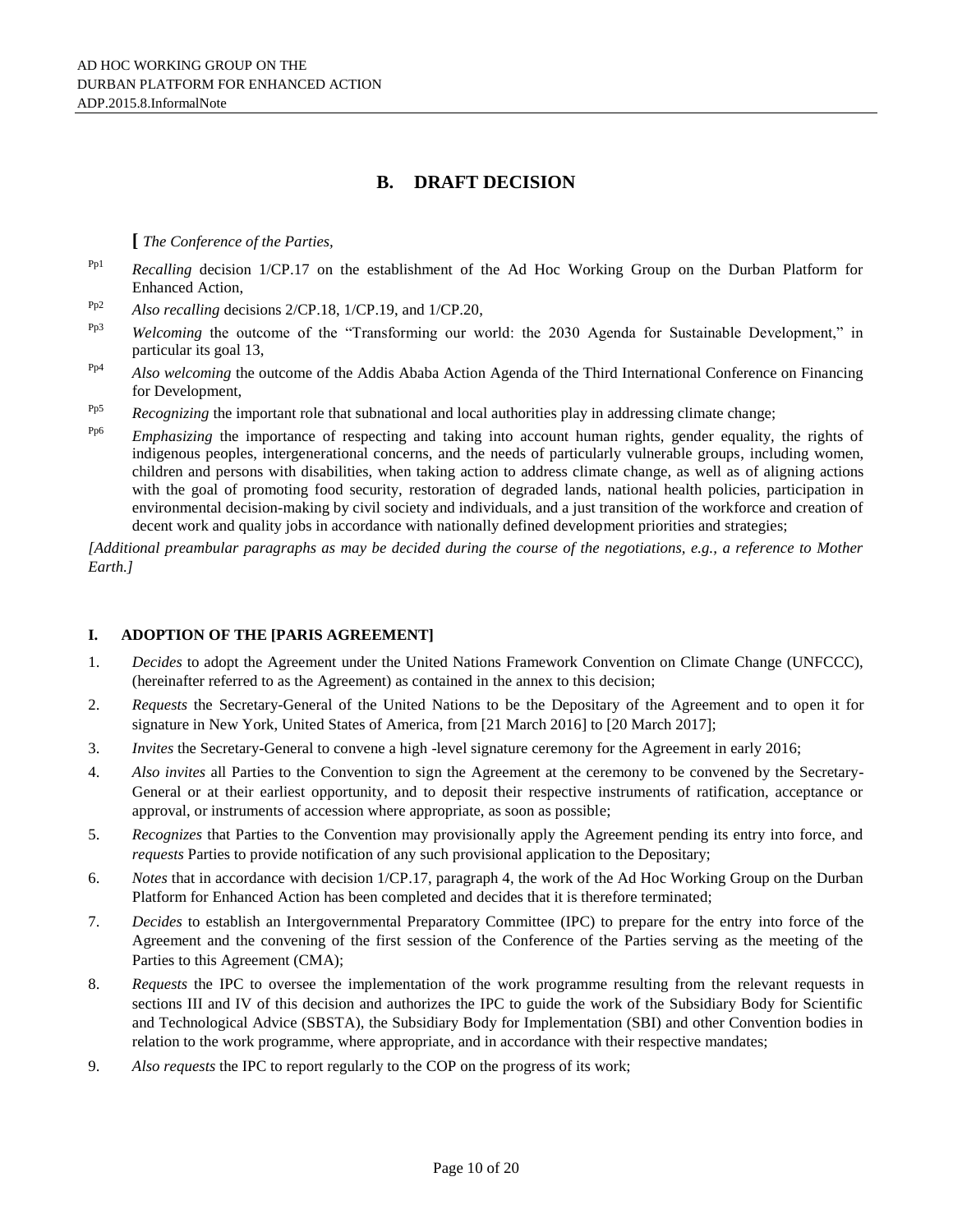#### **II. INTENDED NATIONALLY DETERMINED CONTRIBUTIONS**

- 10. *Welcomes* the intended nationally determined contributions (INDCs) that have been communicated by Parties in accordance with decision 1/CP.19, paragraph 2(b);
- 11. *Reiterates* its invitation to all Parties that have not done so to communicate to the secretariat their INDCs towards achieving the objective of the Convention as set out in its Article 2 as soon as possible and well in advance of the twenty-second session of the Conference of the Parties, and in a manner that facilitates the clarity, transparency and understanding of INDCs;
- 12. *Requests* the secretariat to continue to publish INDCs as communicated by Parties on the UNFCCC website;
- 13. *Reiterates* its call to developed country Parties, the operating entities of the Financial Mechanism and any other organizations in a position to do so to provide support for the preparation and communication of the INDCs of Parties that may need such support;
- 14. [*Requests* the SBI to clarify in a facilitative, non-intrusive and consultative manner the information provided by Parties when communicating their INDCs. The SBI shall report on progress made to the IPC at its second session;]
- 15. *Takes note* of the synthesis report on the aggregate effect of INDCs contained in document FCCC/CP/2015/7;
- 16. *Requests* the secretariat to update the synthesis report referred to in paragraph 15 above so as to cover INDCs communicated by Parties by [1 October 2016], and make it available by [1 November 2016];
- 17. *Invites* all Parties to consider enhancing the ambition of their mitigation efforts before they submit their nationally determined mitigation [contribution][commitment][other] [in accordance with the provisions of Article [17] of the Agreement on the preconditions for joining the Agreement];
- 18. [**Option 1:** [*Decides*][*Invites* the President of the COP] to convene a facilitative dialogue among Parties to take stock of the collective efforts of Parties in  $[2018][2019];$ <sup>1</sup>

[**Option 2**: No such facilitative dialogue prior to 2020;]

### **III. DECISIONS TO GIVE EFFECT TO THE AGREEMENT**

#### *GENERAL*

- 19. *Welcomes* the efforts of all actors to address climate change, including those by civil society, the private sector, financial institutions, cities and other subnational authorities, local communities and indigenous peoples;
- 20. *Invites* the actors referred to in paragraph 19 above to scale up their efforts and support further actions by Parties to reduce emissions and/or to build resilience and decrease vulnerability to the adverse effects of climate change;
- 21. *Also invites* the actors referred to in paragraph 19 above to demonstrate their continued efforts to address climate change through the Non-State Actor Zone for Climate Action (NAZCA); $^{2}$

#### *MITIGATION*

 $\overline{a}$ 

- 22. *Decides* that Parties shall submit their first nationally determined mitigation [contributions][commitments][other] in accordance with Article 3 of the Agreement;
- 23. *Also decides* that the information to be provided by Parties when communicating their first nationally determined mitigation [contributions][commitments][other] shall include, inter alia, the information listed in decision 1/CP.20, paragraph 14;

<sup>1</sup> This paragraph is similar to paragraph 76 in section IV (workstream 2). Parties may wish to consider whether these paragraphs overlap, and if so whether to reconcile them.

<sup>&</sup>lt;sup>2</sup> Available at:  $\langle \frac{http://climateaction.unfcc.int>}{http://climateaction.unfcc.int>}.$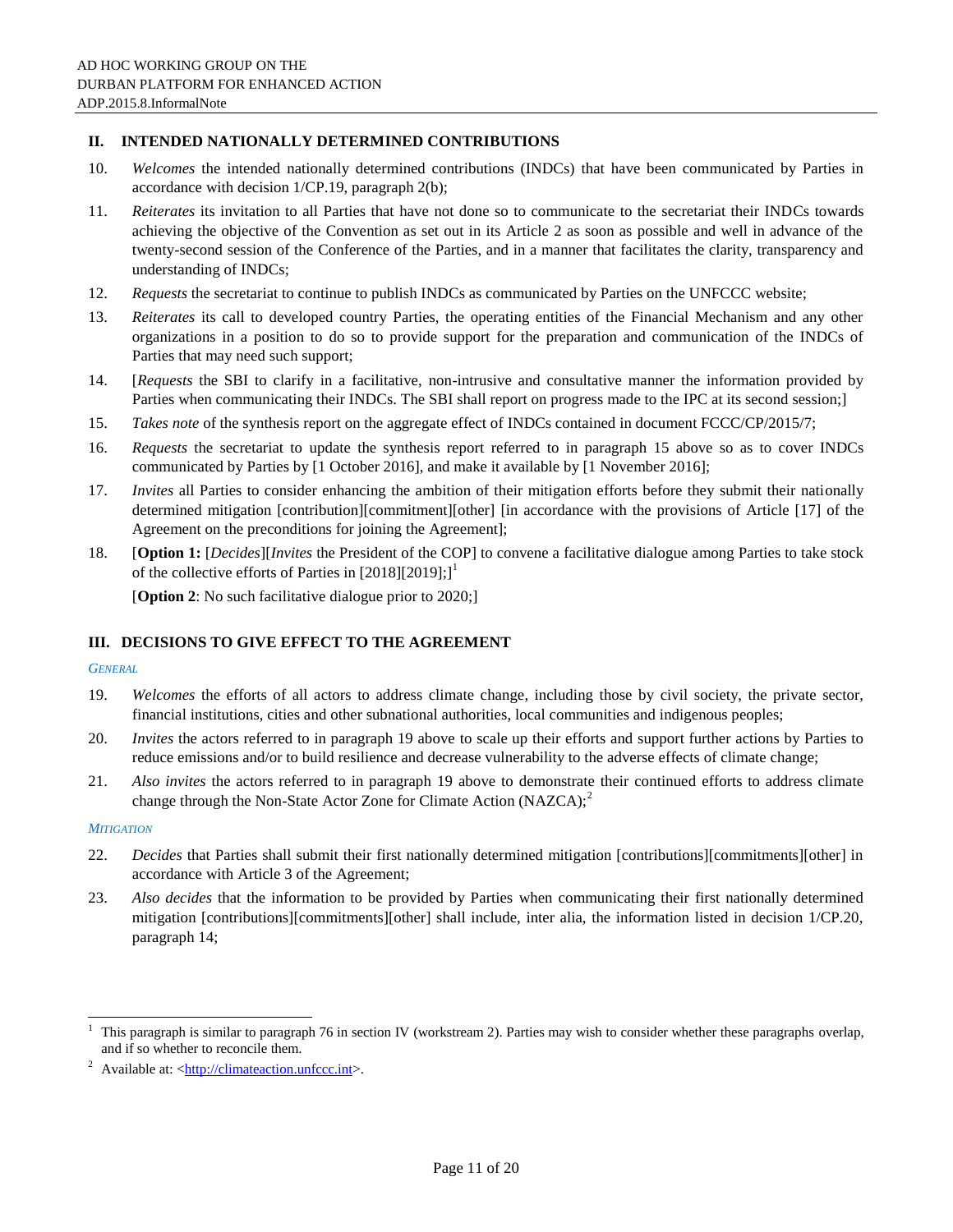- 24. *Acknowledges* that Parties may adjust the submission of their first nationally determined mitigation [contribution][commitment][other] to make them consistent with the rules and guidance for accounting for anthropogenic greenhouse gas emissions and removals pursuant to Article 3, paragraph 5, of the Agreement;
- 25. *Requests* the [SBI] to develop modalities and procedures for the operation and use of the registry referred to in Article 3, paragraph 7, of the Agreement, for consideration by the IPC at its [X] session, with a view to the IPC making a recommendation thereon to the CMA at its first session;
- 26. *Requests* the secretariat to make available an interim registry in the first half of 2016 for the recording of nationally determined mitigation [contribution][commitment][other] submitted in accordance with Article 3 of the Agreement pending the adoption by the CMA of the modalities and procedures referred to in paragraph 25 above;
- 27. *Recommends* that the CMA consider, at its first session, in regard to Article 3, paragraph 4 of the Agreement, whether any additional information shall be included by Parties when communicating their nationally determined mitigation [contribution][commitment][other];
- 28. *Requests* the IPC to make a recommendation to the CMA regarding paragraph 27 above;
- 29. *Decides*, in relation to Parties, including regional economic integration organizations, implementing their nationally determined [contributions][commitments][other] jointly under Article 3, paragraph 8, of the Agreement that:
	- (a) Parties, including regional economic integration organizations, that have reached an agreement to implement their nationally determined mitigation [contributions][commitments][other] jointly shall notify the secretariat of the terms of such an agreement on the date of deposit of their instruments of ratification, acceptance or approval of this Agreement, or accession thereto;
	- (b) The secretariat shall inform the Parties to this Agreement [and Parties to the Convention] of the terms of the agreement to implement jointly referred to in paragraph 29(a) above;
	- (c) Any alteration to the composition of the Parties, including regional economic integration organizations, implementing jointly shall not affect any then current nationally determined mitigation [contribution(s)][commitment(s)][other] and shall become applicable for the purposes of this Agreement for the next nationally determined mitigation [contribution][commitment][other] submitted by that organization, by Parties implementing jointly with Parties that have become members of that organization, or by Parties implementing jointly;
- 30. *Also decides* that the rules and guidance for accounting referred to in Article 3, paragraph 5 of the Agreement, for consideration and adoption by the CMA at its first session, should ensure that:
	- (a) Parties ensure methodological consistency between the communication of nationally determined mitigation [contributions][commitments][other] and their implementation;
	- (b) Parties include an explanation for the exclusion from their nationally determined mitigation [contribution][commitment][other] of any key categories of emissions and removals, and strive to include these over time;
	- (c) Parties, once a source, sink or activity is accounted for in a nationally determined mitigation [contribution][commitment][other], continue to include it or provide an explanation of why it has been excluded;
	- (d) Parties use common metrics and methodologies adopted by the Intergovernmental Panel on Climate Change (IPCC) for the estimation of greenhouse gas emissions and removals;
	- (e) [Internationally transferred mitigation outcomes used by any Party to meet its nationally determined mitigation [contribution][commitment][other] are supplemental to domestic action;]
- 31. *Requests* the SBSTA to develop methodologies and approaches with regard to accounting in accordance with Article 3, paragraph 5, of the Agreement and paragraph 30 above, for consideration by the IPC at its [X] session;
- 32. *Also requests* the IPC to elaborate the methodologies and approaches for accounting referred to in paragraph 31 above, taking into account the methodologies and approaches developed by the SBSTA, with a view to the IPC making recommendations thereon to the CMA at its first session;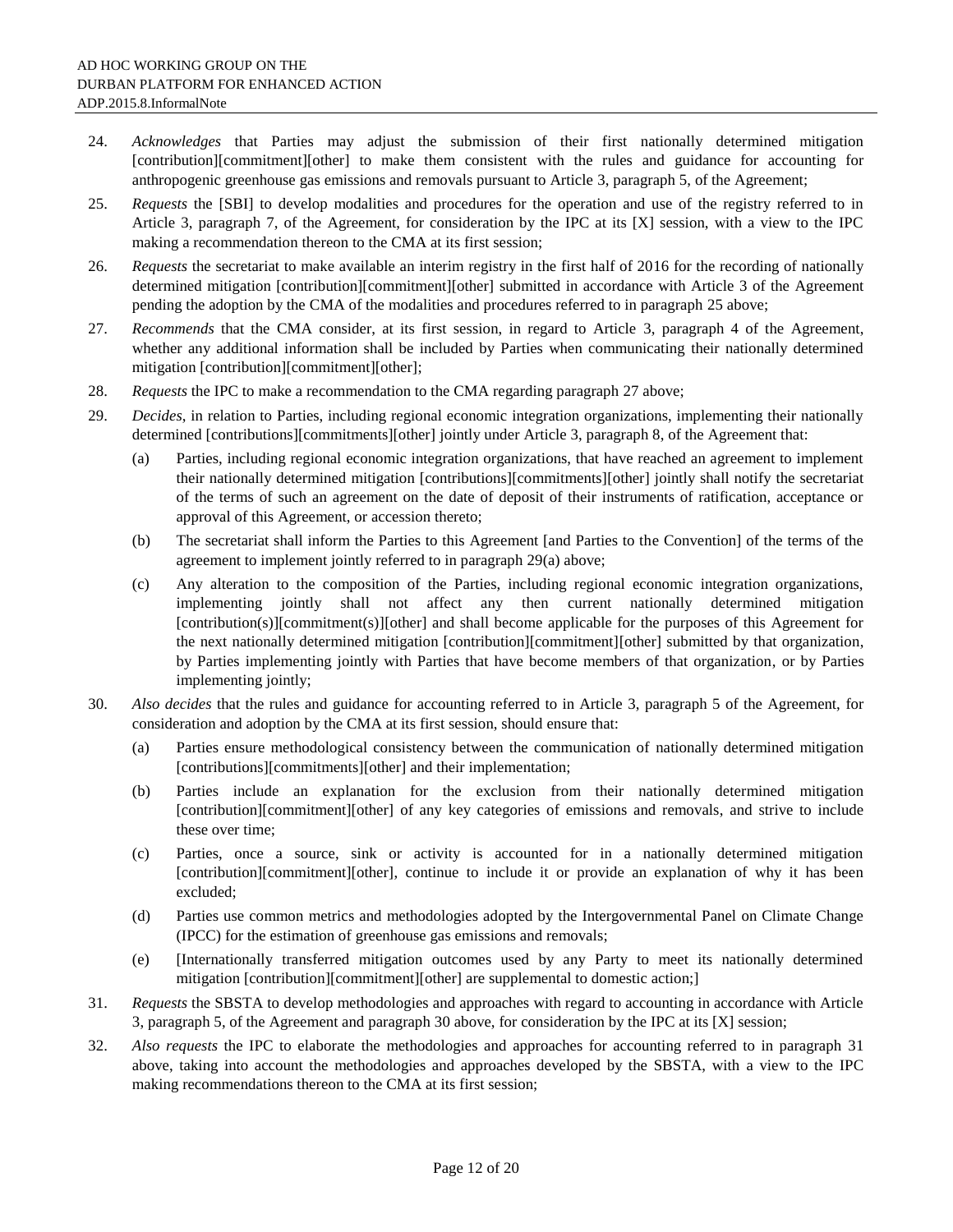#### 33. *[Provision on response measures.]*

#### 34. **[Option 1:**

*Recommends* that the CMA at its first session consider establishing a mechanism to support sustainable development to be available to assist Parties in fulfilling their nationally determined mitigation [contributions][commitments] [other]. This mechanism would be under the authority and guidance of the CMA and be supervised by a body designated by the CMA, and would aim to:

- (a) Enhance mitigation ambition and the mobilization of financing for climate action;
- (b) Incentivize and enable participation in cost-effective mitigation action by public and private entities acting under the responsibility of a Party;

*Requests* the SBSTA to elaborate modalities and procedures for the mechanism for sustainable development referred to in paragraph 34 above and report to the IPC at its [X] session with a view to the IPC making recommendations, for consideration and adoption by the CMA at its first session, that inter alia:

- (a) Provide, where desired by the participating Parties, for the creation and issuance of real, permanent, additional and verified mitigation outcomes that may be used to meet nationally determined [contributions] [commitments][other] in a manner that is supplementary to domestic action, is consistent with the rules and guidance for accounting, and provides for a share of proceeds for adaptation;
- (b) Deliver, where desired by participating Parties, a net decrease or avoidance of emissions;
- (c) Build on the mechanism defined in Article 12 of the Kyoto Protocol and related decisions of the Conference of the Parties serving as the meeting of the Parties to the Kyoto Protocol;]

**[Option 2:** No text on this mechanism;]

#### *ADAPTATION*

- 35. *Decides* that the process to formulate and implement national adaptation plans (NAPs), national adaptation planning processes, and/or other adaptation strategies, plans or priorities should:
	- (a) Not be prescriptive or result in the duplication of efforts;
	- (b) Facilitate country-owned and country-driven action;
	- (c) Involve and facilitate the participation of relevant stakeholders, in particular women and indigenous peoples, in planning, decision-making, and monitoring and evaluation, and give priority to the poorest and most vulnerable communities and people;
	- (d) Be participatory and inclusive, building on existing community-driven and traditional adaptation efforts, in all interested developing countries, in particular in the least developed countries, small island developing States and countries in Africa;
	- (e) Promote climate resilience and sustainable development trajectories;
	- (f) Not be a prerequisite for financial, technological or capacity-building support for adaptation actions;
- 36. *Requests* the [SBSTA][Adaptation Committee] to develop modalities and procedures for the operation of the registry referred to in Article 4, paragraph 8 of the Agreement with a view to making recommendations to the IPC at its [second] session. In developing these modalities and procedures, the [SBSTA][Adaptation Committee] should take into account paragraph 35 above;
- 37. *Requests* the secretariat to make available an interim registry in the first half of 2016 for the recording of adaptation communications, in accordance with Article 4 of the Agreement, pending the adoption by the CMA of the modalities and procedures referred to in paragraph 36 above;
- 38. *Establishes* a technical and knowledge platform under the Nairobi work programme on impacts, vulnerability and adaptation to climate change in order to:
	- (a) Disseminate and enhance the use of climate change scenarios and of methods and tools for assessing impacts and vulnerability, as well as information on the outcomes and effectiveness of adaptation;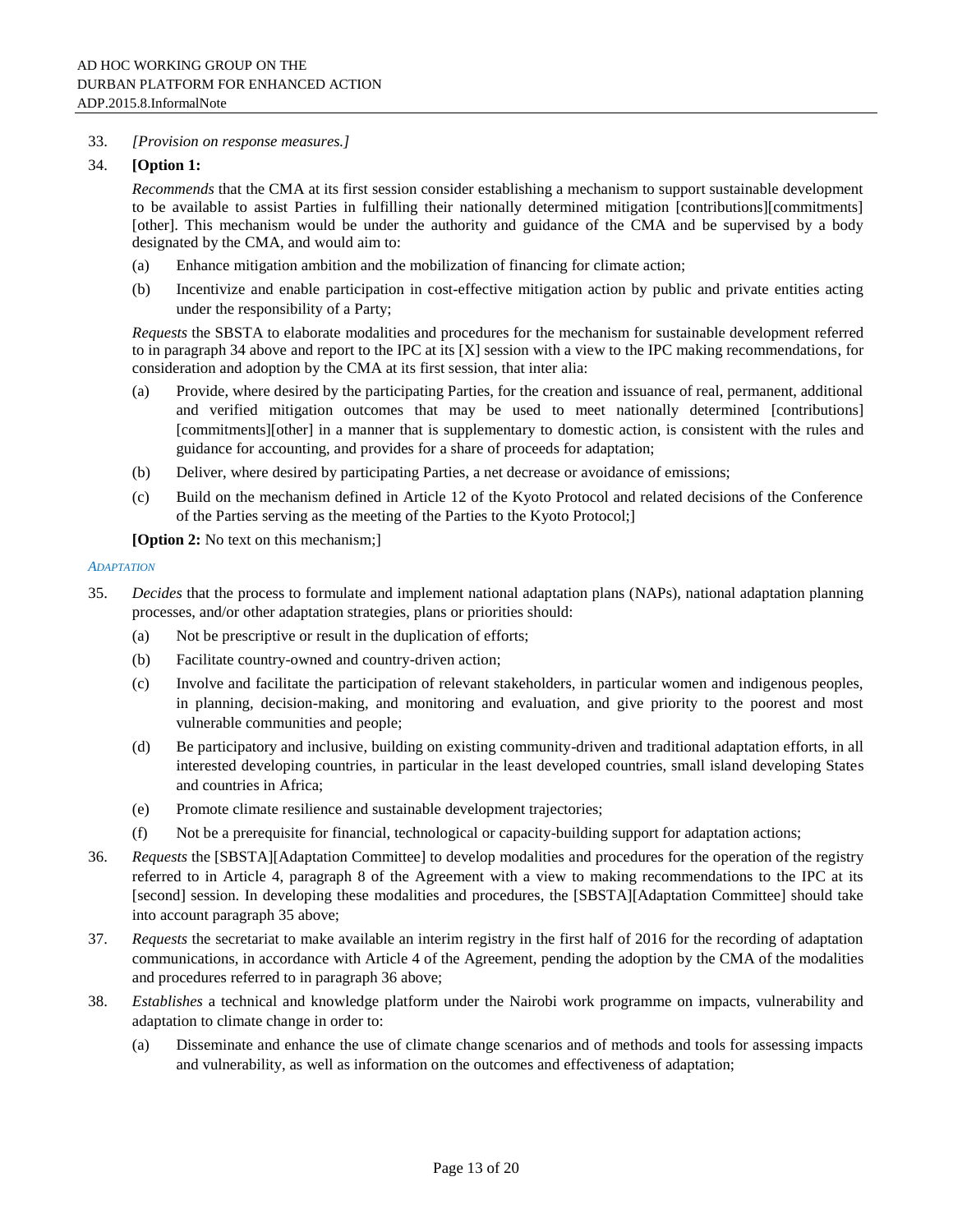- (b) Develop and strengthen global, regional, national and local capacities, as well as social capacities, to address adaptation concerns and to use adaptation metrics;
- (c) Promote, coordinate and strengthen adaptation knowledge platforms, centres and networks at all levels in order to fill adaptation knowledge gaps;
- (d) Scale up adaptation benefits, practices and outcomes;
- (e) Incorporate the sustainable management of ecosystems into adaptation planning and actions;
- (f) Enhance the understanding of the global implications of adaptation actions, of interlinkages among local, national and global adaptation actions, and of progress made in reducing vulnerability at all levels and in achieving the global goal for adaptation;
- 39. *Requests* the Adaptation Committee to operationalize the technical and knowledge platform referred to in paragraph 38 above;
- 40. *Invites* all relevant United Nations institutions and international, regional and national financial institutions to provide information to Parties through the UNFCCC secretariat on how their development assistance programmes and finance incorporate climate-proofing and climate resilience measures;
- 41. *Requests* the IPC to prepare a recommendation to the CMA regarding Article 4, paragraph 7, of the Agreement;
- 42. *Also requests* the IPC to prepare a recommendation to the CMA regarding Article 4, paragraph 10, of the Agreement;

#### *LOSS AND DAMAGE*

43. [*Recalls* decisions 2/CP.19 and 2/CP.20 on the Warsaw International Mechanism for Loss and Damage associated with Climate Change Impacts;]

*[There has been significant progress on the subject of loss and damage, most notably general acceptance that it needs to be included in the Paris outcome. At the end of ADP 2.10<sup>3</sup> , two proposals were put forward that show growing understanding and progress. Questions remain about content and placement that require further discussion by Parties.]*

#### *FINANCE*

 $\overline{\phantom{a}}$ 

- 44. *Decides* that the operating entities of the Financial Mechanism (the Green Climate Fund and the Global Environment Facility), the Least Developed Country Fund and the Special Climate Change Fund shall serve the Agreement, and that the CMA has the authority to modify this list;
- 45. *Decides* to establish a process for the consideration of new and alternative sources of finance beyond existing bilateral and multilateral sources, in accordance with the terms of reference to be developed by the COP at its twenty-second session, with a view to the COP taking a decision on this matter at its twenty-third session;
- 46. *Requests* the IPC to prepare a recommendation to the CMA regarding the creation of a process, which should include biennial in-session workshops, to consider progress in relation to the efforts referred to in Article 6, paragraphs 8 and 9, of the Agreement;
- 47. *Also requests* the secretariat to organize and prepare a summary of the biennial in-session workshops referred to in paragraph 46 above for consideration by the CMA;

#### *TECHNOLOGY DEVELOPMENT AND TRANSFER*

- 48. *Decides* to strengthen the technology needs assessment (TNA) process taking into account existing efforts, including under the Poznan strategic programme on technology transfer, by enhancing:
	- (a) The implementation of the results of the TNA process through, inter alia, technology action plans and project proposals;

<sup>3</sup> Tenth part of the second session of the ADP, held in Bonn, Germany, from 31 August to 4 September 2015 (ADP 2.10, [<http://unfccc.int/9056>](http://unfccc.int/9056)).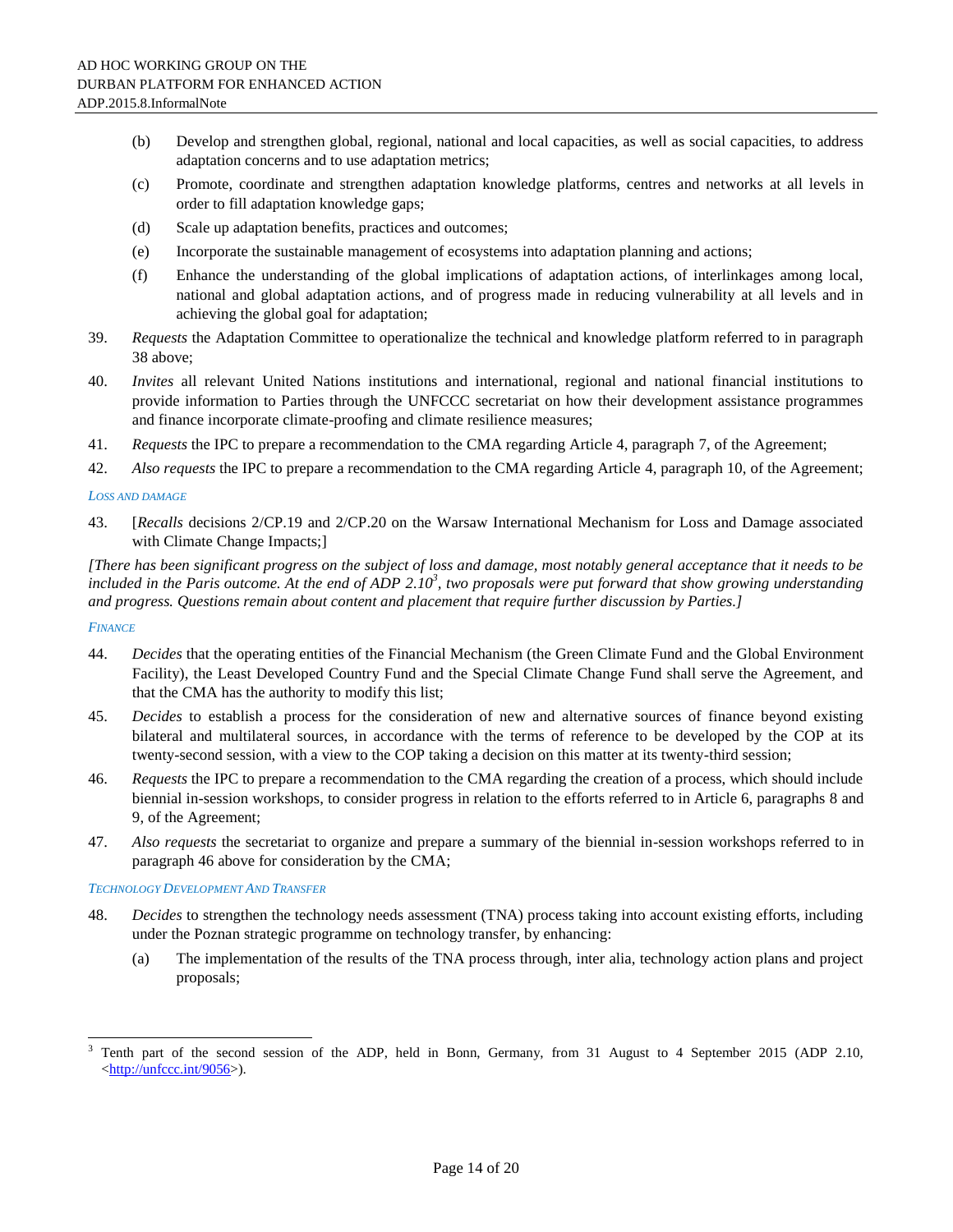- (b) The synergy between the TNA process and other arrangements related to the implementation of mitigation and adaption actions, as appropriate;
- 49. *Requests* the Technology Executive Committee (TEC) to elaborate the means of strengthening the TNA process referred to in paragraph 48 above taking into account ongoing work relating to this matter, for consideration and adoption by the COP at its twenty-third session;
- 50. *Encourages* Parties to take steps to improve enabling environments and address barriers for technology development and transfer by:
	- (a) Establishing and strengthening policy frameworks, institutions and capacity to build country ownership and innovation;
	- (b) Leveraging and attracting private sector investments and promoting access to public sector technology;
	- (c) Strengthening the development and enhancement of endogenous capacities and technologies;
- 51. *Requests* the IPC to develop recommendations regarding the technology framework referred to in Article 7, paragraph 2, of the Agreement, for consideration and adoption by the CMA at its first session, taking into account the need to avoid duplication and the opportunity to create synergies. The IPC should consider, inter alia, the relationship between this framework and the technology transfer framework established by decision 4/CP.7, as well as the functions of the former and its linkage to the Technology Mechanism;
- 52. *Decides* that the TEC and the Climate Technology Centre and Network shall report to the CMA through the subsidiary bodies on their activities relating to the implementation of the Agreement;

#### *CAPACITY-BUILDING*

- 53. *Decides* to launch a work programme to enhance the implementation of the framework for capacity-building in developing countries established by decision 2/CP.7;
- 54. *Also decides* that the work programme should address, inter alia:
	- (a) Gaps and needs, current and emerging, in the delivery of capacity-building, in particular at the national level;
	- (b) Ways and means to enhance coordination and coherence in the provision of capacity-building, including within existing institutional arrangements;
- 55. *Requests* the SBI to develop recommendations concerning the work programme referred to in paragraphs 53 and 54 above for consideration by the COP at its twenty-third session;
- 56. **[Option 1**: *Requests* the IPC to prepare a recommendation to the CMA for the enhancement and intensification of the work of the institutional arrangements on capacity-building;]

**[Option 2**: *Requests* the IPC to develop modalities and procedures for the capacity-building mechanism established in Article 8, paragraph 4, of the Agreement;]

57. *Recalls* the importance of education, training and public awareness reflected in Article 6 of the Convention;

#### *TRANSPARENCY OF ACTION AND SUPPORT*

- 58. *Requests* the operating entities of the Financial Mechanism of the Convention to allocate financial resources for the building of transparency-related capacity of developing country Parties in need, on a continuous basis;
- 59. *Also requests* the IPC to develop recommendations for modalities, procedures and guidelines in accordance with Article 9, paragraph 6, of the Agreement for adoption at the first session of the CMA;

#### *[Potential paragraphs related to Article 9, paragraph 5, of the Agreement.]*

#### *GLOBAL STOCKTAKE*

- 60. *Decides* that the stocktaking referred to in Article 10 of the Agreement shall be designed to:
	- (a) Take into account the information on the implementation of the individual and collective efforts under the Agreement;
	- (b) Be informed by the reports of the IPCC;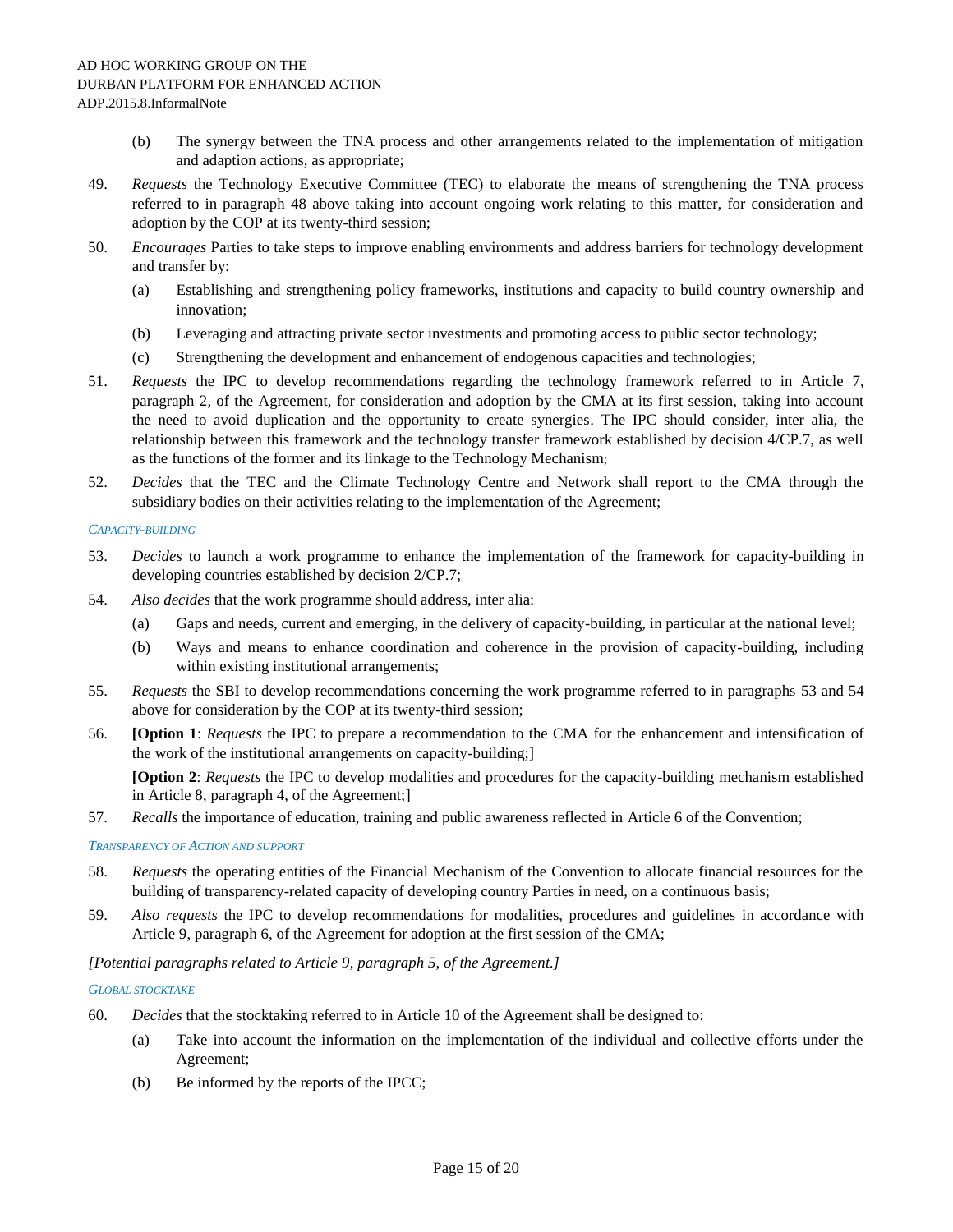- (c) Take into consideration the lessons learned from the 2013–2015 review;
- 61. *Requests* the SBSTA to provide advice on how the assessments of the Intergovernmental Panel on Climate Change can inform the stocktaking of the implementation of the Agreement pursuant to its Article 10, paragraph 1, and to report to the IPC on this matter at its [second] session;
- 62. *Also requests* the IPC to develop modalities for the stocktaking, referred to in Article 10, paragraph 2, of the Agreement, and make recommendations to the CMA for consideration and adoption at its first session. The IPC should be guided by paragraph 60 above and Article 10, paragraph 1, of the Agreement, take into account the advice of the SBSTA referred to in paragraph 61 above, and consider the following when developing the modalities:
	- (a) The arrangements for the stocktaking including the institutional arrangements and the relationship with other Agreement and Convention processes and procedures;
	- (b) The operational processes and procedures, including relevant time frames;
	- (c) The form and nature of the outcomes of the stocktaking;

#### *FACILITATING IMPLEMENTATION AND COMPLIANCE*

63. *Requests* the IPC to develop the modalities and procedures for the [process][mechanism] referred to in Article 11 of the Agreement with a view to completing its work on this matter for consideration and adoption by the CMA at its first session;

#### *PROCEDURAL AND INSTITUTIONAL PROVISIONS*

64. *Requests* the IPC to develop the draft rules of procedure of the CMA, including procedures for decision-making and voting by Parties to the Agreement, in accordance with Article 12, paragraph 4, of the Agreement, with a view to the IPC making recommendations on this matter to the CMA at the first session of the CMA;

### **IV. [WORKSTREAM 2]<sup>4</sup>**

 $\overline{a}$ 

- *Pp1 Recalling* decisions 1/CP.17, 2/CP.18, 1/CP.19 and 1/CP.20,
- *Pp2 Resolving* to uphold and promote international cooperation and to mobilize stronger climate action by all,
- *Pp3 Noting* that enhanced pre-2020 ambition can serve to increase post-2020 ambition and that actions taken to enhance pre-2020 ambition could be applicable in a post-2020 context,
- $P_{p4}$  *Stressing* the urgency of accelerating pre-2020 mitigation ambition,
- *Pp5 Emphasizing* the enduring benefits of taking early action,
- *Pp6 Urging* Parties to act with the highest possible ambition in the interest of promoting the transition to a low-emission global economy,
- 65. *Invites* each Party that has not already done so to ratify the Doha Amendment to the Kyoto Protocol;
- 66. *Urges* each Party that has not already done so to make a pre-2020 mitigation pledge under the Cancun Agreements;
- 67. *Reiterates* its resolve as set out in 1/CP.19, paragraphs 3 and 4, to accelerate the full implementation of the decisions constituting the agreed outcome pursuant to decision 1/CP.13 and enhance ambition in the pre-2020 period in order to ensure the highest possible mitigation efforts under the Convention by all Parties;
- 68. *Promotes* the voluntary cancellation of certified emission reductions, without double counting, by Parties and non-Party stakeholders, including of certified emission reductions issued under the clean development mechanism;

<sup>4</sup> A draft decision on workstream 2, with identical content as included here in section IV, is also presented separately as [ADP.2015.9.InformalNote.](http://unfccc.int/resource/docs/2015/adp2/eng/9infnot.pdf) For clarity, the preambular paragraphs related to workstream 2 are maintained at the beginning of section  $\overline{IV}$ . Parties may further wish to consider how the content of section IV may relate to other sections of this draft decision.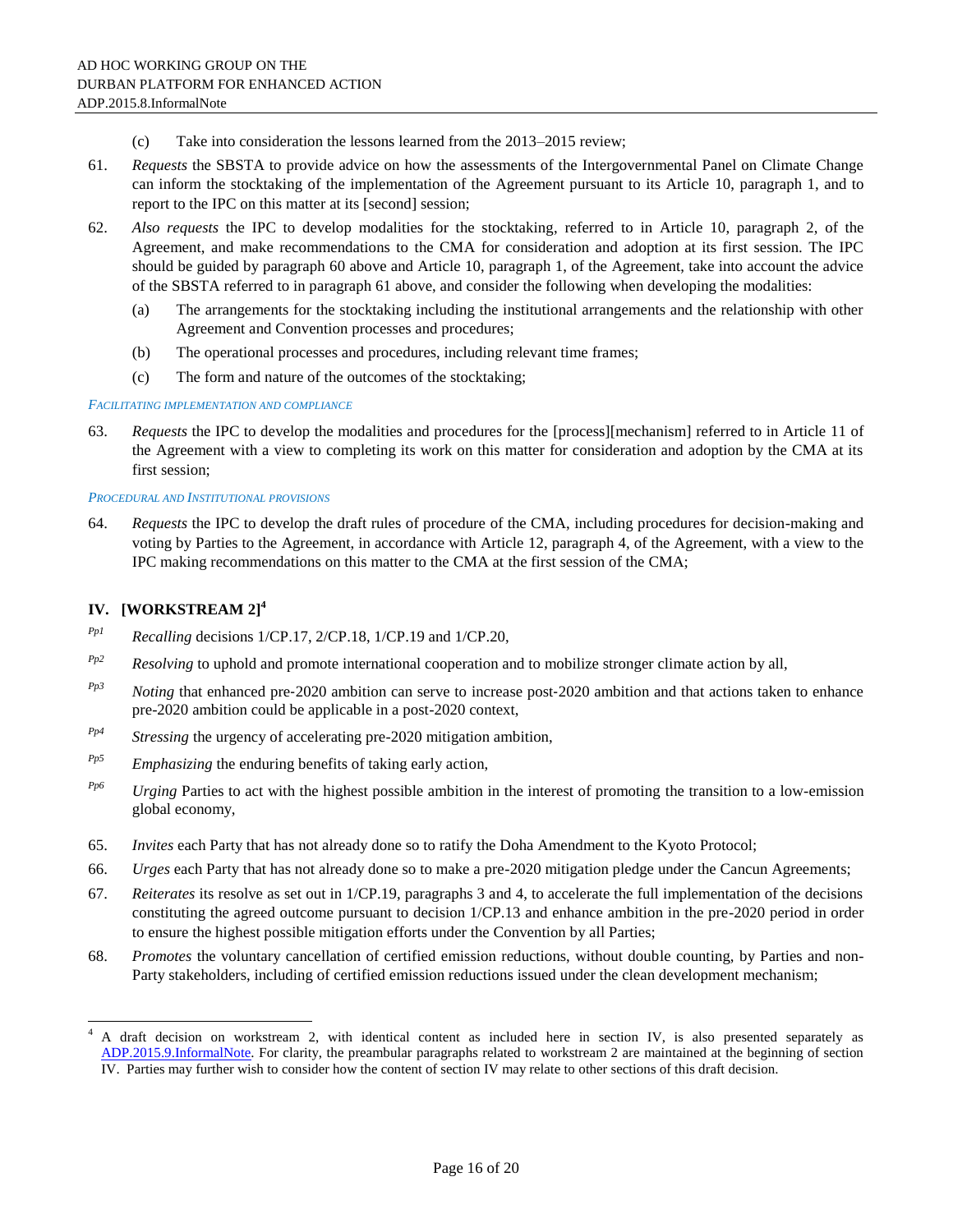- 69. *Resolves* to strengthen, in the period 2016–2020, the technical examination of opportunities with high mitigation potential, including those with adaptation, health and sustainable development co-benefits, with a focus on accelerating the implementation of actions, including by:
	- (a) Encouraging Parties, Convention bodies, international organizations, international cooperative initiatives and non-Party stakeholders to engage actively and effectively in this process and to cooperate in facilitating the implementation of policies, practices and actions identified during this process, including in accordance with national sustainable development priorities;
	- (b) Striving to improve access to and participation in this process by developing country Party experts;
	- (c) Requesting the Technology Executive Committee and the Climate Technology Centre and Network, in accordance with their respective mandates, to:
		- (i) Engage in the technical expert meetings in order to enhance the effective coordination and provision of support;
		- (ii) Enhance their efforts to facilitate and support Parties in scaling up the implementation of policies, practices and actions identified during this process;
	- (d) Encouraging Parties to make effective use of the Climate Technology Centre and Network in order to support the development of economically, environmentally and socially viable project proposals in the high potential areas identified in this process;
- 70. *Requests* the secretariat to facilitate the technical examination referred to in paragraph 69 above and disseminate its results, including by:
	- (a) Organizing regular technical expert meetings focusing on specific policies, practices and actions representing best practice and with the potential to be scalable and replicable;
	- (b) Updating on an annual basis, following the meetings referred to in paragraph 70(a) above and in time to serve as input to the summary for policymakers referred to in paragraph 70(c) below, a technical paper on the mitigation benefits of policies, practices and actions to enhance mitigation ambition;
	- (c) Preparing a summary for policymakers and publishing it well in advance of each meeting of the Conference of the Parties as input for the high-level dialogues referred to in paragraph 82 below;
	- (d) Strengthening intra‐convention cooperation and coordination, such as by organizing meetings with representatives of relevant Convention bodies to consider ways to accelerate the implementation of policies, practices and actions identified during this process and the provision of support necessary for their implementation;
- 71. *Decides* that the technical examination referred to in paragraph 69 above should be continued under the [COP] and occur on an ongoing basis until 2020;
- 72. *Decides* to conduct, in 2018, an assessment of the technical examination referred to in paragraph 69 above with the aim of improving its effectiveness;
- 73. *Recognizes* the need to enhance finance, technology and capacity-building support to the efforts of developing country Parties related to pre-2020 action;
- 74. *Reiterates* its request to the Standing Committee on Finance to explore how it can enhance its work on the measurement, reporting and verification of support on the basis of the best available information on the mobilization of various resources, including private and alternative resources, through public interventions;
- 75. *Reemphasizes* its request to developed country Parties, in preparing their updated biennial submissions on strategies and approaches for scaling up climate finance for the period 2016–2020, to enhance the available quantitative and qualitative elements of a pathway, placing greater emphasis on the transparency and predictability of financial flows;
- 76. [*Decides* to conduct a facilitative and exploratory dialogue in conjunction with the twenty-third session of the Conference of the Parties (2017) with a view to identifying ways to accelerate the implementation of commitments under the Convention in the pre-2020 period, including: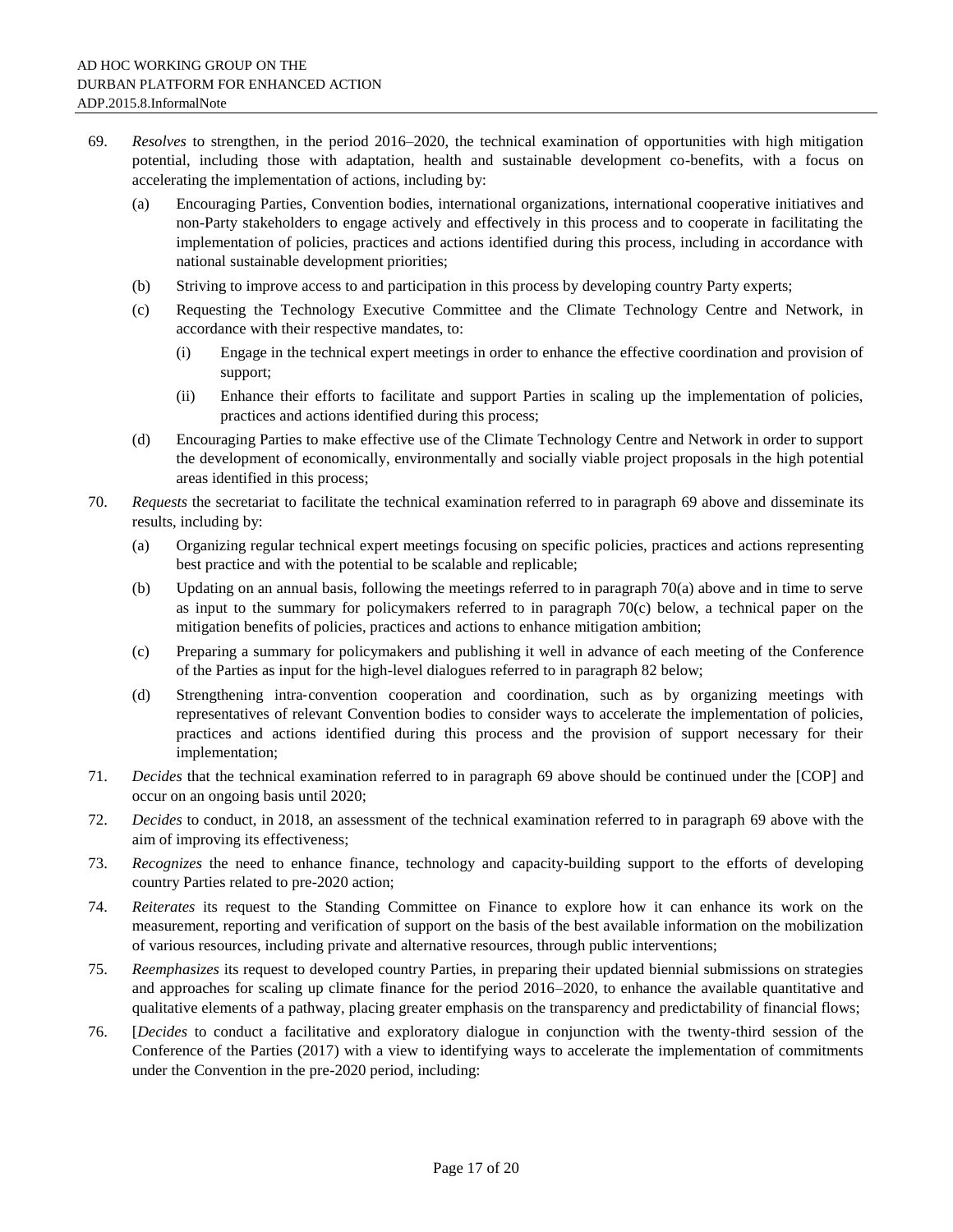$\overline{\phantom{a}}$ 

- (a) Opportunities to enhance the ambition of mitigation efforts by all Parties;
- (b) Opportunities to enhance the provision and mobilization of finance, technology and capacity-building support to developing country Parties in a holistic manner; $]$ <sup>5</sup>
- 77. [*Invites* Parties and accredited observer organizations to submit to the secretariat by [x date] their views on the matter referred to in paragraph 76 above;]
- 78. [*Also invites* Convention bodies to provide expert inputs on the matter referred to in paragraph 76 above;]
- 79. *Welcomes* the efforts of non-Party stakeholders, including civil society, the private sector, financial institutions, cities and other subnational authorities, local communities and indigenous peoples, to scale up their climate actions and provide further opportunities for Parties to reduce emissions and/or to build resilience and decrease vulnerability to the adverse effects of climate change;
- 80. *Invites* non-Party stakeholders to demonstrate their climate actions through mechanisms such as the Non-State Actor Zone for Climate Action (NAZCA) platform;
- 81. *Acknowledges* with appreciation the results of the Lima–Paris Action Agenda, which build on the climate summit convened on 23 September 2014 by the United Nations Secretary-General;
- 82. *Agrees* to convene, in conjunction with each meeting of the Conference of the Parties from 2016 to 2020 and building on the Lima–Paris Action Agenda and the event referred to in paragraph 83(a) below, high-level dialogues that:
	- (a) Provide an opportunity for announcing efforts, voluntary initiatives and coalitions of Parties and non-Party stakeholders, including policies, practices and actions arising from the technical examinations referred to in paragraph 69 above and presented in the summary for policymakers referred to in paragraph 70(b) above;
	- (b) Take stock of progress and recognize the efforts, voluntary initiatives and coalitions referred to in paragraph 82(a) above;
	- (c) Provide meaningful and regular opportunities for the effective engagement of experts from Parties, international organizations, international cooperative initiatives and non-Party stakeholders;
- 83. [*Decides* that two high-level champions shall be appointed to facilitate, through strengthened high-level engagement, the scaling up and launching of initiatives, including those that implement policies, practices and actions arising from the technical examinations referred to in paragraph 69 above, including by:
	- (a) Working with the Executive Secretary and the current and incoming presidents of the Conference of the Parties to coordinate the annual high-level event on enhancing the implementation of climate action pursuant to decision 1/CP.20, paragraph 21, and the high-level dialogues referred to in paragraph 82 above;
	- (b) Coordinating with the secretariat on the organization of technical expert meetings referred to in paragraph 70(a) above;
	- (c) Engaging intensively with Parties and non-Party stakeholders to further the activities referred to in paragraph 69 above;]
- 84. [*Also decides* that each incoming presidency of the Conference of the Parties shall appoint one of the champions referred to in paragraph 83 above to serve for a two-year term such that their terms overlap for a full year in the interest of promoting continuity and a smooth transition, and, accordingly:
	- (a) Invites the host of the twentieth meeting of the Conference of the Parties to appoint one champion, who shall serve from the date of the appointment until the first day of the twenty-second meeting of the Conference of the Parties (2016);

This paragraph is similar to paragraph 18 above (section II). Parties may wish to consider whether these paragraphs overlap, and if so whether to reconcile them.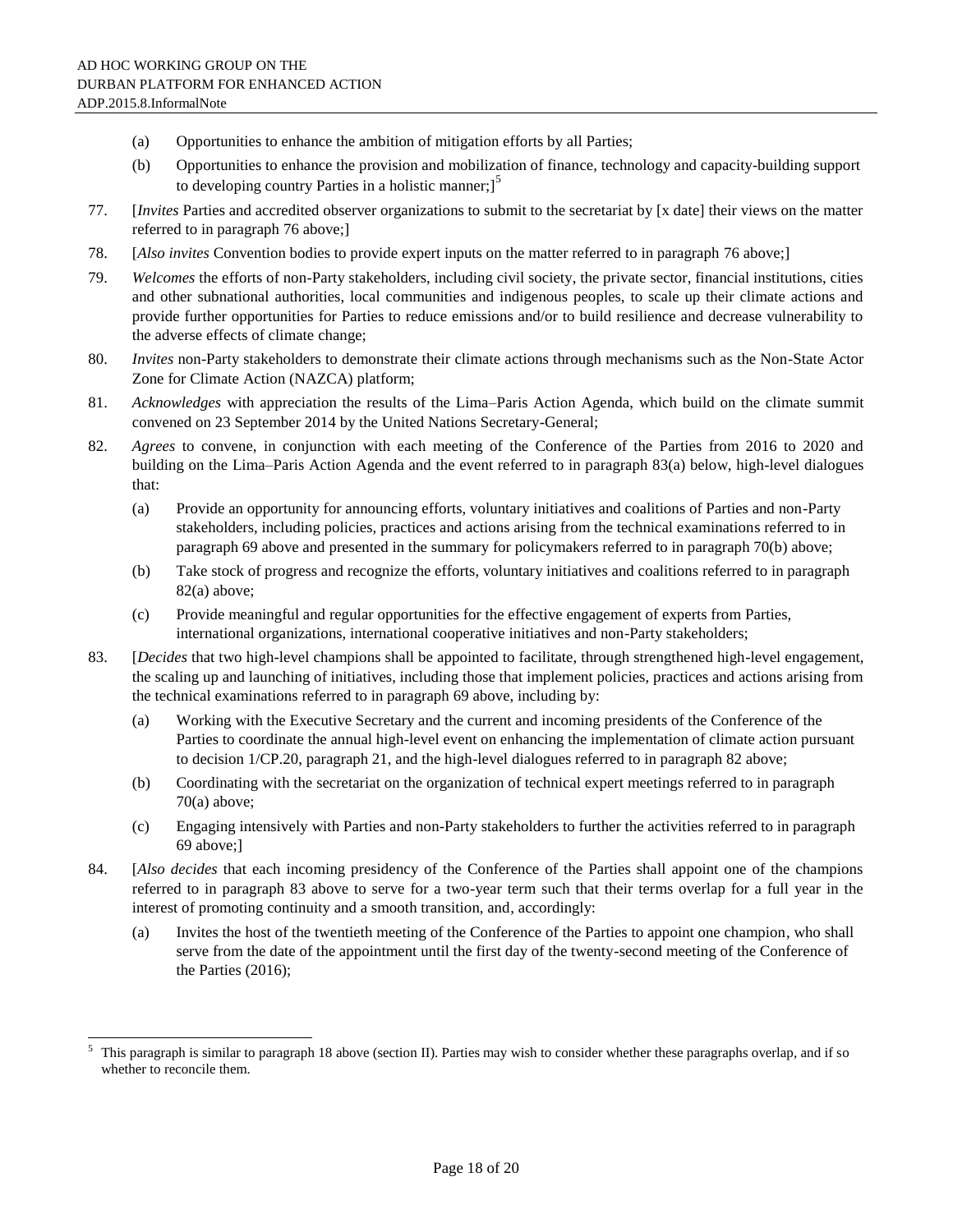- (b) Invites the host of the twenty-first meeting of the Conference of the Parties to appoint one champion, who shall serve from the date of the appointment until the first day of the twenty-third meeting of the Conference of the Parties (2017);
- (c) Invites the host of the twenty-second meeting of the Conference of the Parties to appoint one champion, who shall serve from the first day of the twenty-second meeting of the Conference of the Parties until the first day of the twenty-fourth meeting of the Conference of the Parties (2018);]
- 85. [*Invites* interested Parties and relevant organizations to provide support for the work of the champions referred to in paragraph 83 above;]
- 86. [*Requests* the secretariat, in consultation with the current and incoming presidents of the Conference of the Parties, to make arrangements facilitating the provision of support referred to in paragraph 85 above;]
- 87. *Notes* the estimated budgetary implications of the activities to be undertaken by the secretariat referred to in this decision and requests that the actions of the secretariat called for in this decision be undertaken subject to the availability of financial resources.

#### *[Further discussion is needed on whether and how to address adaptation in the context of workstream 2. Potential concepts and language follow, for consideration by Parties:*

- *Decides to conduct, in the period 2016–2020, a technical examination of opportunities to enhance adaptation action and*
- *support, including those with mitigation co-benefits, address gaps in implementation, knowledge, technology, capacity and finance, share best practices, and accelerate action on the ground, building on the lessons learned from the technical examination of opportunities with high mitigation potential, recognizing the unique characteristics, stakeholders, and needs of cooperative action on adaptation, and also recognizing the need to build on work, without duplication, being conducted under existing arrangements and institutions under the Convention;*
- *Requests the secretariat to facilitate the technical examination referred to in paragraph X above and disseminate its results, taking into account the work of, inter alia, the Adaptation Committee, Least Developed Countries Expert Group and activities under the Nairobi work programme, including by:*
	- (a) Organizing regular technical expert meetings focusing on specific policies, practices and actions representing good practice and with the potential to be scalable and replicable;
	- (b) Preparing, on an annual basis, following the meetings referred to in paragraph (a) above and in time to serve as input to the summary for policymakers referred to in paragraph (c) below, a technical paper on opportunities to enhance adaptation action and support;
	- (c) Preparing a summary for policymakers and publishing it well in advance of each session of the Conference of the Parties as input for the high-level dialogues referred to in paragraph 82 above;
	- (d) Strengthening intra‐convention cooperation and coordination to consider ways to accelerate the implementation of policies, practices and actions identified during this process and the provision of support necessary for their implementation;]

### **V. INTERIM INSTITUTIONAL ARRANGEMENTS**

- 88. *Decides* that the IPC shall meet in conjunction with the first session of the SBSTA and SBI in 2016 to organize its work on the implementation of the work programme referred to in paragraph 8 above and to prepare draft decisions to be recommended to the CMA for consideration and adoption at its first session;
- 89. *Also decides* that the IPC shall report and make recommendations to the Conference of the Parties on the implementation of the work programme referred to in paragraph 8 above;